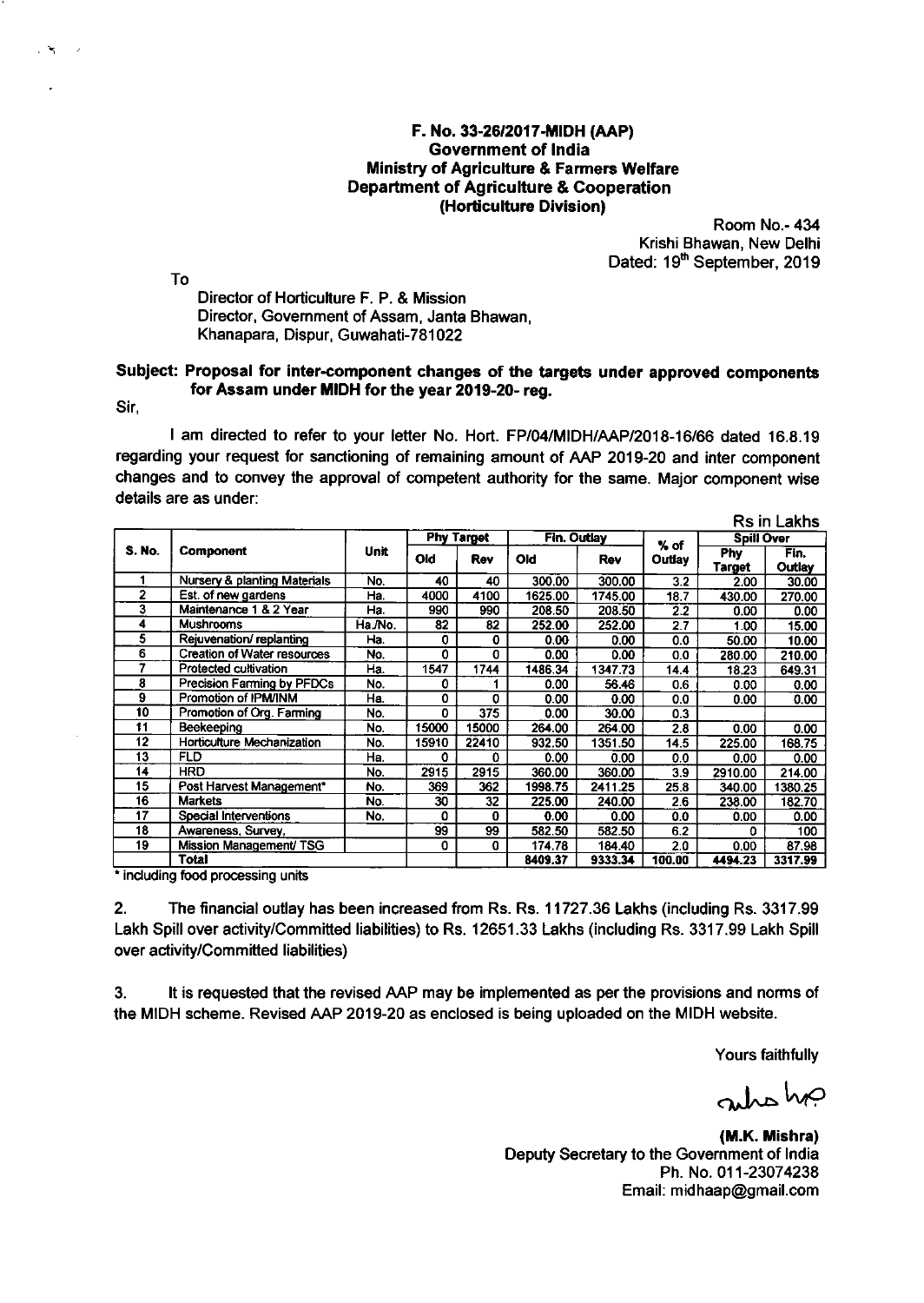|       |                                                                                        |                                                      |                                                                                                                                                                                                                                                                                                                                                                                                                 |                      | 9333.34        | 8349.19                    |                              |                             | 927.69 4494.23 3317.99 |                                                                                                                                                         |
|-------|----------------------------------------------------------------------------------------|------------------------------------------------------|-----------------------------------------------------------------------------------------------------------------------------------------------------------------------------------------------------------------------------------------------------------------------------------------------------------------------------------------------------------------------------------------------------------------|----------------------|----------------|----------------------------|------------------------------|-----------------------------|------------------------|---------------------------------------------------------------------------------------------------------------------------------------------------------|
|       |                                                                                        |                                                      | Annual Action Plan of Assam, 2019-20                                                                                                                                                                                                                                                                                                                                                                            |                      |                |                            |                              |                             |                        |                                                                                                                                                         |
|       |                                                                                        |                                                      | Action Plan 2019-20                                                                                                                                                                                                                                                                                                                                                                                             |                      |                |                            |                              |                             |                        | (Rs. in Lakhs)                                                                                                                                          |
|       |                                                                                        |                                                      |                                                                                                                                                                                                                                                                                                                                                                                                                 |                      | AAP 2019-20    |                            |                              |                             | Spill Over (18-19)     |                                                                                                                                                         |
| S. No | <b>Activity</b>                                                                        | <b>Maximum</b><br>permissible<br>cost                | <b>Pattern of Assistance</b>                                                                                                                                                                                                                                                                                                                                                                                    | <b>Phy</b><br>Target | Fin.<br>Outlay | <b>GOI</b><br><b>Share</b> | <b>State</b><br><b>Share</b> | <b>Phy</b><br><b>Target</b> | Fin.<br>Outlay         | <b>Remarks</b>                                                                                                                                          |
|       |                                                                                        |                                                      |                                                                                                                                                                                                                                                                                                                                                                                                                 |                      |                | 90%                        | 10%                          |                             |                        |                                                                                                                                                         |
| 1     | $\overline{\mathbf{2}}$                                                                | 3                                                    | 4                                                                                                                                                                                                                                                                                                                                                                                                               | 5.                   | 6              | 7.                         | 8                            | 9                           | 10 <sub>1</sub>        |                                                                                                                                                         |
|       | Plantation Infrastructure and Development                                              |                                                      |                                                                                                                                                                                                                                                                                                                                                                                                                 |                      |                |                            |                              |                             |                        |                                                                                                                                                         |
|       |                                                                                        | <b>Production of planting material Public Sector</b> |                                                                                                                                                                                                                                                                                                                                                                                                                 |                      |                |                            |                              |                             |                        |                                                                                                                                                         |
|       | <b>Small Nursery (1 ha)</b>                                                            |                                                      |                                                                                                                                                                                                                                                                                                                                                                                                                 |                      |                |                            |                              |                             |                        |                                                                                                                                                         |
|       | a) Public Sector                                                                       | Rs. 15 lakh/one ha unit                              | 100% to public sector and in case of<br>private sector, credit linked back-ended<br>subsidy @ 50% of cost, subject to a<br>maximum of Rs. 7.50 lakh/unit, as project<br>based activity. Each nursery will produce<br>a minimum of 25,000 numbers of<br>mandated perennial vegetatively<br>propagated fruit plants/tree<br>spices/plantation crops aromatic plants,<br>per year, duly certified for its quality. |                      | 0.00           | 0.00                       | 0.00                         | $\overline{2}$              |                        | 30.00 Minutes of SLEC meeting to be<br>submitted along with details of<br>beneficiareis, locaiton, bank<br>loan etc to facilitate release of<br>lfunds. |
|       | b) Private Sector                                                                      | Rs. 15 lakh/one ha unit                              | 100% to public sector and in case of<br>private sector, credit linked back-ended<br>subsidy of cost, subject to a maximum of<br>Rs. 7.50 lakh/unit, as project based<br>activity. Each nursery will produce a<br>minimum of 25,000 numbers of mandated<br>perennial vegetatively propagated fruit<br>plants/tree spices/plantation crops per<br>year, aromatic plants, duly certified for its<br>quality.       | 40                   | 300.00         | 270.00                     | 30.00                        |                             | 0.00                   | do                                                                                                                                                      |
|       | Upgrading nursery Infrastructure to meet acceditation norms (4 ha)<br>a) Public Sector | to<br>Rs.<br>Up<br>lakh/nursery of 4 ha, on          | 10.00 100% of Public Sector                                                                                                                                                                                                                                                                                                                                                                                     |                      | 0.001          | 0.00                       | 0.00                         |                             |                        | 0.00 Minutes of SLEC meeting to be<br>submitted along with details of                                                                                   |
|       |                                                                                        | prorata basis                                        |                                                                                                                                                                                                                                                                                                                                                                                                                 |                      |                |                            |                              |                             |                        | beneficiareis locaiton, etc to<br>facilitate release of funds.                                                                                          |
|       | b) Private sector                                                                      | Up<br>to<br>Rs.<br>prorata basis                     | 10.00 50% of cost to Private sector subject to a<br>lakh/nursery of 4 ha, on maximum of Rs. 5.00 lakh/nursery.                                                                                                                                                                                                                                                                                                  |                      | 0.00           | 0.00                       | 0.00                         |                             | 0.00                   |                                                                                                                                                         |
|       | Strengthening of existing Tissue Culture (TC) units                                    |                                                      |                                                                                                                                                                                                                                                                                                                                                                                                                 |                      |                |                            |                              |                             |                        |                                                                                                                                                         |
|       | a) Public Sector                                                                       | Rs. 20.00 lakh                                       | 100% of cost to public sector                                                                                                                                                                                                                                                                                                                                                                                   |                      | 0.00           | 0.00                       | 0.00                         |                             | 0.00                   |                                                                                                                                                         |
|       | b) Private sector                                                                      | <b>Rs. 20.00 lakh</b>                                | 50% of cost to private sector                                                                                                                                                                                                                                                                                                                                                                                   |                      | 0.00           | 0.00                       | 0.00                         |                             | 0.00                   |                                                                                                                                                         |
|       | Setting up of new TC Units.                                                            |                                                      |                                                                                                                                                                                                                                                                                                                                                                                                                 |                      |                |                            |                              |                             |                        |                                                                                                                                                         |
|       | a) Public Sector                                                                       | Rs. 250.00 lakh                                      | 100% of cost to public sector                                                                                                                                                                                                                                                                                                                                                                                   |                      | 0.00           | 0.00                       | 0.00                         |                             |                        | 0.00 Project to be submitted                                                                                                                            |
|       | b) Private sector                                                                      | Rs. 250.00 lakh                                      | 40% of cost to private sector                                                                                                                                                                                                                                                                                                                                                                                   |                      | 0.00           | 0.00                       | 0.00                         |                             |                        | 0.00 Project to be submitted                                                                                                                            |
|       | Sub-total Planting material                                                            |                                                      |                                                                                                                                                                                                                                                                                                                                                                                                                 | 40.00                | 300.00         | 270.00                     | 30.00                        | 2.00                        | 30.00                  |                                                                                                                                                         |
|       |                                                                                        |                                                      |                                                                                                                                                                                                                                                                                                                                                                                                                 |                      |                |                            |                              |                             | $\sqrt{\frac{1}{19}}$  | حما                                                                                                                                                     |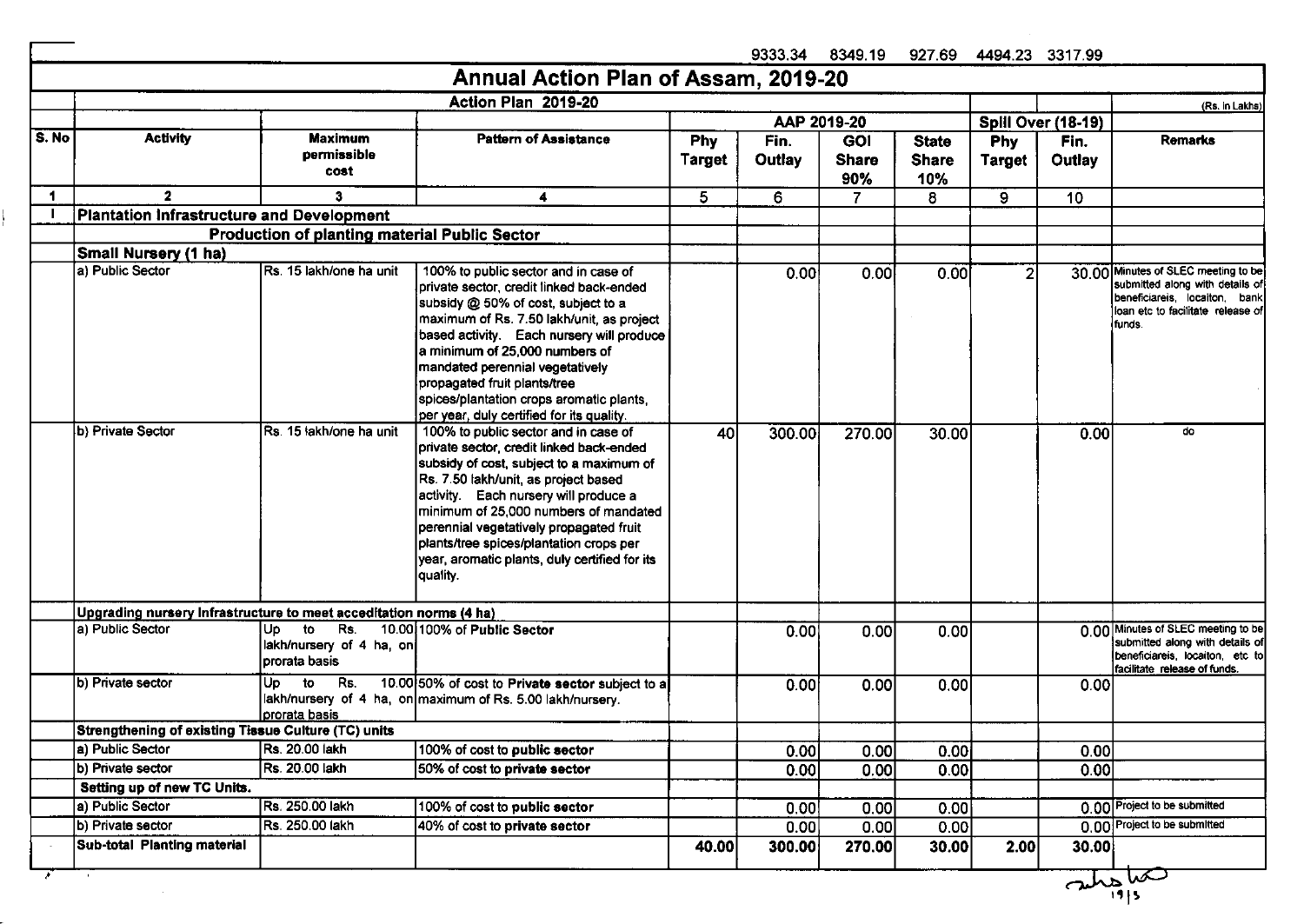| <b>Establishment of new gardens / Area Expansion</b>                         |                  |                                                                                                                                                                                                                                                                                                                                                                                                              |        |        |        |              |      |      |  |
|------------------------------------------------------------------------------|------------------|--------------------------------------------------------------------------------------------------------------------------------------------------------------------------------------------------------------------------------------------------------------------------------------------------------------------------------------------------------------------------------------------------------------|--------|--------|--------|--------------|------|------|--|
|                                                                              |                  | Fruit crops other than cost intensive crops using normal spacing (For a                                                                                                                                                                                                                                                                                                                                      |        |        |        |              |      |      |  |
| <b>Fruits - Perennials</b>                                                   |                  |                                                                                                                                                                                                                                                                                                                                                                                                              |        |        |        |              |      |      |  |
| (a) Cost intensive crops                                                     |                  |                                                                                                                                                                                                                                                                                                                                                                                                              |        |        |        |              |      |      |  |
| Fruit crops like Grape, Kiwi, Passion fruit etc.                             |                  |                                                                                                                                                                                                                                                                                                                                                                                                              |        |        |        |              |      |      |  |
| a) Integrated package with drip Rs. 4.00 lakh/ha.<br>irrigation and trellis. |                  | Maximum of Rs. 1.60 lakh/- per ha. (40%<br>of cost) for meeting the expenditure on<br>planting material and cost of material for<br>drip irrigation, trellies and INM/IPM, in 3<br>installments of 60:20:20 subject to survival<br>rate of 75% in 2 <sup>nd</sup> year and 90% in 3rd                                                                                                                        | 100    | 120.00 | 108.00 | 12.00        |      | 0.00 |  |
| b) Without integration                                                       | Rs. 1.25 lakh/ha | year).<br>Maximum of Rs. 0.50 lakh/ha (40% of<br>cost) for meeting the expenditure on<br>planting material and cost of INM/IPM in<br>three installments of 60:20:20 subject to<br>survival rate of 75% in 2 <sup>nd</sup> year and 90% in<br>For (a) and (b) above, in the<br>l3rd vear.<br>case of TSP areas, Andaman & Nicobar<br>and Lakshadweep Islands, assistance will<br>$\log$ $\omega$ 50% of cost. |        | 0.00   | 0.00   | 0.00         |      | 0.00 |  |
| Sub total                                                                    |                  |                                                                                                                                                                                                                                                                                                                                                                                                              | 100.00 | 120.00 | 108.00 | 12.00        | 0.00 | 0.00 |  |
| maintainance without Integration                                             |                  |                                                                                                                                                                                                                                                                                                                                                                                                              |        |        |        |              |      |      |  |
| 1st Year                                                                     |                  |                                                                                                                                                                                                                                                                                                                                                                                                              |        | 0.00   | 0.00   | 0.00         |      | 0.00 |  |
| 2nd Year                                                                     |                  |                                                                                                                                                                                                                                                                                                                                                                                                              |        | 0.00   | 0.00   | 0.00         |      | 0.00 |  |
| Sub total maintainance                                                       |                  |                                                                                                                                                                                                                                                                                                                                                                                                              | 0.00   | 0.00   | 0.00   | 0.00         | 0.00 | 0.00 |  |
| ii) Strawberry                                                               |                  |                                                                                                                                                                                                                                                                                                                                                                                                              |        |        |        |              |      |      |  |
| a) Integrated package with drip Rs. 2.80 lakh/ha<br>irrigation & mulching    |                  | Maximum of Rs. 1.12 lakh/ per ha. (40% of<br>cost) for meeting the expenditure on<br>planting material and cost of material for<br>drip irrigation, mulching and INM/IPM, in<br>one installment.                                                                                                                                                                                                             | 500    | 700.00 | 630.00 | 70.00        |      | 0.00 |  |
| b) Without integration                                                       | Rs. 1.25 lakh/ha | Maximum of Rs. 0.50 lakh/ha (40% of<br>cost) for meeting the expenditure on<br>planting material and cost of INM/IPM<br>one installment.<br>For (a) and (b) above, in the case of TSP<br>areas, Andaman & Nicobar<br>andl<br>Lakshadweep Islands, assistance will be<br>$@$ 50% of cost.                                                                                                                     |        | 0.00   | 0.00   | 0.00         |      | 0.00 |  |
| Sub total                                                                    |                  |                                                                                                                                                                                                                                                                                                                                                                                                              | 500    | 700.00 | 630.00 | 70.00        | 0l   | 0.00 |  |
| iii) Banana (sucker)                                                         |                  |                                                                                                                                                                                                                                                                                                                                                                                                              |        |        |        |              |      |      |  |
| Integrated package with Rs. 2.00 lakh/ha<br>la).<br>drip irrigation.         |                  | Maximum of Rs. 0.80 lakh/ha (40% of the<br>cost) for meeting expenditure on planting<br>material, drip irrigation and cost of material<br>for INM/IPM, in 2 installments (75:25).                                                                                                                                                                                                                            | 200    | 150.00 | 135.00 | 15.00        |      | 0.00 |  |
|                                                                              |                  |                                                                                                                                                                                                                                                                                                                                                                                                              |        |        |        | <b>ONONO</b> |      |      |  |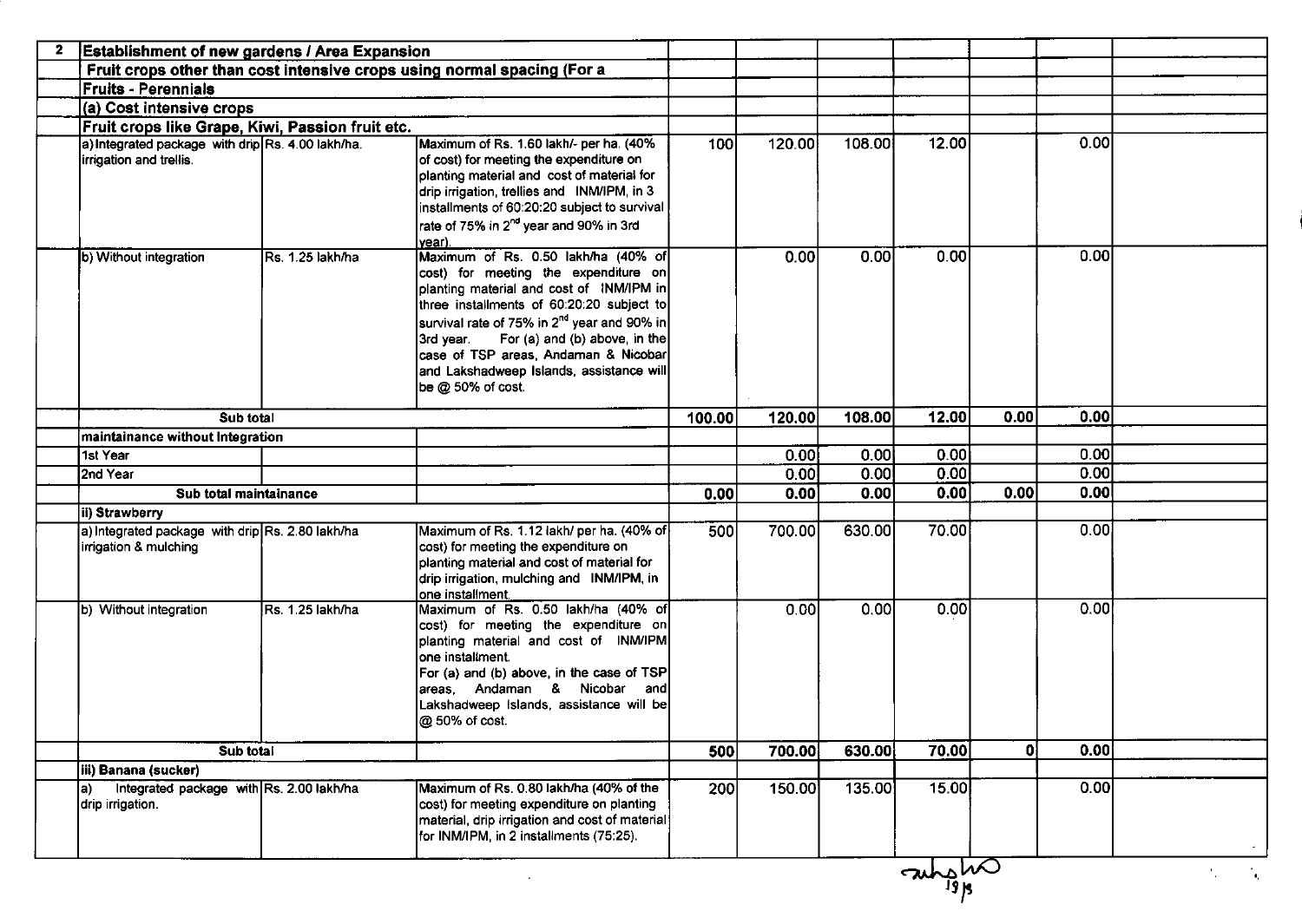| b) Without integration                                       | Rs.87,500/ha      | Maximum of Rs. 0.35 lakh/ha (40% of<br>cost) for meeting the expenditure on<br>planting material and cost of INM/IPM in<br>2 installments $(75.25)$ . For $(a)$ and $(b)$<br>above, in the case of TSP areas,<br>Andaman & Nicobar and Lakshadweep<br>Islands, assistance will be @ 50% of cost<br><u>lin 2 installments.</u> |              | 0.00   | 0.00   | 0.00  |              | $0.00$ $2m \times 2m$ |  |
|--------------------------------------------------------------|-------------------|-------------------------------------------------------------------------------------------------------------------------------------------------------------------------------------------------------------------------------------------------------------------------------------------------------------------------------|--------------|--------|--------|-------|--------------|-----------------------|--|
| Sub total                                                    |                   |                                                                                                                                                                                                                                                                                                                               | 200          | 150.00 | 135.00 | 15.00 | Οl           | 0.00                  |  |
| maintainance without Integration                             |                   |                                                                                                                                                                                                                                                                                                                               |              |        |        |       |              |                       |  |
| 1st Year                                                     |                   |                                                                                                                                                                                                                                                                                                                               | 200          | 50.00  | 45.00  | 5.00  |              | 0.00                  |  |
| Sub total maintainance                                       |                   |                                                                                                                                                                                                                                                                                                                               | 200          | 50.00  | 45.00  | 5.00  | 0            | 0.00                  |  |
| iv ) Pineapple (sucker)                                      |                   |                                                                                                                                                                                                                                                                                                                               |              |        |        |       |              |                       |  |
| Integrated package with Rs. 3.00 lakh/ha<br>drip irrigation. |                   | Maximum of Rs. 1.20 lakh/ha (40% of the<br>cost) for meeting expenditure on planting<br>material, drip irrigation and cost of material<br>for INM/IPM, in 2 installments.                                                                                                                                                     |              | 0.00   | 0.00   | 0.00  |              | 0.00                  |  |
| b) Without integration                                       | Rs 87,500/ha      | Maximum of Rs. 0.35 lakh/ha (40% of<br>cost) for meeting the expenditure on<br>planting material and cost of INM/IPM in<br>2 installments (75:25).<br>For (a) and (b) above, in the case of TSP<br>areas, Andaman & Nicobar and<br>Lakshadweep Islands, assistance will be<br>@ 50% of cost in 2 installments (75:25).        |              | 0.00   | 0.00   | 0.00  |              | 0.00                  |  |
| Sub total                                                    |                   |                                                                                                                                                                                                                                                                                                                               | $\mathbf{0}$ | 0.00   | 0.00   | 0.00  | $\mathbf{0}$ | 0.00                  |  |
| maintainance without Integration<br>1st Year                 |                   |                                                                                                                                                                                                                                                                                                                               |              |        |        |       |              |                       |  |
|                                                              |                   |                                                                                                                                                                                                                                                                                                                               |              | 0.00   | 0.00   | 0.00  |              | 0.00                  |  |
| Sub total maintainance                                       |                   |                                                                                                                                                                                                                                                                                                                               | 0            | 0.00   | 0.00   | 0.00  | $\mathbf{0}$ | 0.00                  |  |
| v) Banana (TC)<br>a) Integrated package with                 | Rs. 3.00 lakh/ha  |                                                                                                                                                                                                                                                                                                                               |              |        |        |       |              |                       |  |
| drip irrigation.                                             |                   | Maximum of Rs. 1.20 lakh/ha (40 % of<br>cost) for meeting the expenditure on<br>planting material and cost of material for<br>drip system, INM/IPM etc., in 2<br>installments (75:25).                                                                                                                                        |              | 0.00   | 0.00   | 0.00  | 180          | 202.50                |  |
| Sub total                                                    |                   |                                                                                                                                                                                                                                                                                                                               | 0            | 0.00   | 0.00   | 0.00  | 180          | 202.50                |  |
| maintainance with Integration                                |                   |                                                                                                                                                                                                                                                                                                                               |              |        |        |       |              |                       |  |
| 1st Year                                                     |                   |                                                                                                                                                                                                                                                                                                                               | <b>180</b>   | 67.50  | 60.75  | 6.75  |              | 0.00                  |  |
| Sub total maintainance                                       |                   |                                                                                                                                                                                                                                                                                                                               | 180.00       | 67.50  | 60.75  | 6.75  |              | 0.00                  |  |
| vii) Papaya                                                  |                   |                                                                                                                                                                                                                                                                                                                               |              |        |        |       |              |                       |  |
| a) Integrated package with<br>drip irrigation.               | Rs. 2.00 lakh/ha. | Maximum of Rs. 0.80 lakh/ha (40% of the<br>cost) for meeting expenditure on planting<br>material, drip irrigation and cost of material<br>for INM/IPM, in 2 installments (75:25).                                                                                                                                             |              | 0.00   | 0.00   | 0.00  |              | 0.00                  |  |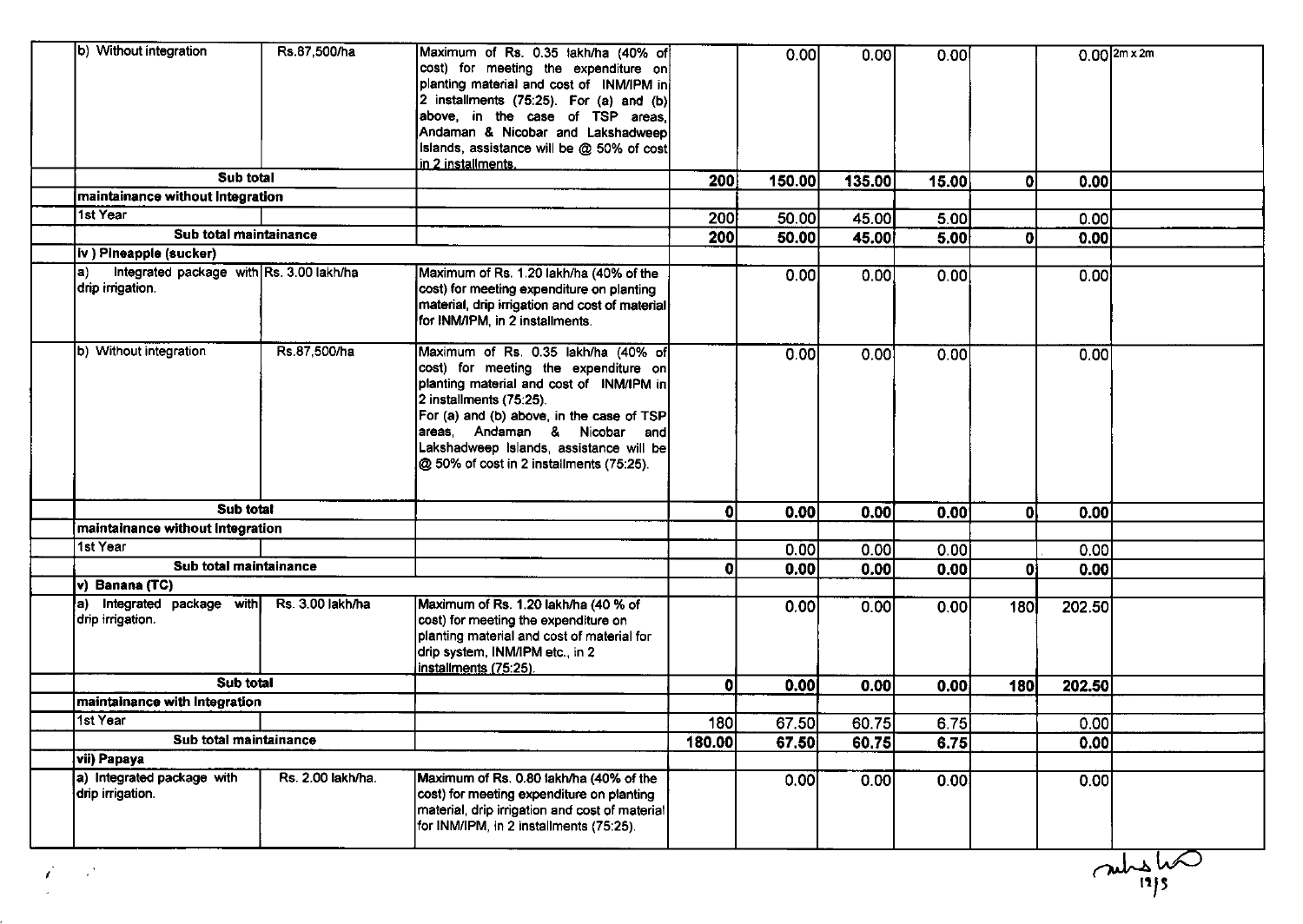|                        | b) Without integration                               | Rs. 60,000/ha     | Maximum of Rs. 0.30 lakh/ha (50 % of<br>cost) for meeting the expenditure on<br>planting material and cost of INM/IPM in 2<br>installments (75:25).                                                                                                                                                                                                                                                        |        | 0.00   | 0.00   | 0.00  |              |                 | $0.00$ (1.8m x 1.8m) |
|------------------------|------------------------------------------------------|-------------------|------------------------------------------------------------------------------------------------------------------------------------------------------------------------------------------------------------------------------------------------------------------------------------------------------------------------------------------------------------------------------------------------------------|--------|--------|--------|-------|--------------|-----------------|----------------------|
|                        |                                                      |                   | For (a) and (b) above, in the case of NE<br>and Himalayan States, TSP areas,<br>Andaman & Nicobar and Lakshadweep                                                                                                                                                                                                                                                                                          |        |        |        |       |              |                 |                      |
|                        |                                                      |                   | Islands, assistance will be @ 50% of cost<br>in 2 installments (75:25).                                                                                                                                                                                                                                                                                                                                    |        |        |        |       |              |                 |                      |
| Sub total              |                                                      |                   |                                                                                                                                                                                                                                                                                                                                                                                                            | 0      | 0.00   | 0.00   | 0.00  | $\mathbf{0}$ | 0.00            |                      |
|                        | maintainance without Integration                     |                   |                                                                                                                                                                                                                                                                                                                                                                                                            |        |        |        |       |              |                 |                      |
| 1st Year               |                                                      |                   |                                                                                                                                                                                                                                                                                                                                                                                                            | 200    | 50.00  | 45.00  | 5.00  |              | 0.00            |                      |
|                        | Sub total maintainance                               |                   |                                                                                                                                                                                                                                                                                                                                                                                                            | 200    | 50.00  | 45.00  | 5.00  | 0            | 0.00            |                      |
|                        |                                                      |                   | ix) High density planting (mango, guava, litchi, pomegranate, apple, citrus etc).                                                                                                                                                                                                                                                                                                                          |        |        |        |       |              |                 |                      |
| ia)<br>drip irrigation | Integrated package with                              | Rs. 1.50 lakh /ha | Maximum of Rs. 0.60 lakh per ha. (40% of<br>cost) for meeting the expenditure on<br>planting material, cost of drip system,<br>INM/IPM, canopy management etc., in 3<br>installments of 60:20:20 subject to survival<br>rate of 75% in 2nd year and 90% in 3 <sup>rd</sup><br>year).                                                                                                                       |        | 0.00   | 0.00   | 0.00  |              | 0.00            |                      |
| (Ber                   | b) Without Integration. (Apple Rs. 1.00 lakh/ha.     |                   | Maximum of Rs. 0.40 lakh/ha (40% of the<br>cost) for meeting the expenditure on<br>planting material and cost of INM/IPM in<br>3 installments (60:20:20).<br>For (a) and (b) above, in the case of TSP<br>areas, Andaman & Nicobar and<br>Lakshadweep Islands, assistance will be<br>@ 50% of cost in 3 installments of<br>$ 60.20:20$ subject to survival rate of 75% in<br>2nd year and 90% in 3rd year) | 100.0  | 30.00  | 27.00  | 3.00  | 100.0        | 30.00           |                      |
|                        | Orange Buddded                                       |                   |                                                                                                                                                                                                                                                                                                                                                                                                            | 300.0  | 90.00  | 81.00  | 9.00  |              |                 |                      |
|                        | Sub total                                            |                   |                                                                                                                                                                                                                                                                                                                                                                                                            | 400    | 120    | 108    | 12    | 100          | 30 <sup>1</sup> |                      |
|                        | maintainance without Integration                     |                   |                                                                                                                                                                                                                                                                                                                                                                                                            |        |        |        |       |              |                 |                      |
| 1st Year               |                                                      |                   |                                                                                                                                                                                                                                                                                                                                                                                                            |        |        |        |       |              |                 |                      |
|                        | Assam Lemon                                          |                   |                                                                                                                                                                                                                                                                                                                                                                                                            | 200.00 | 20.00  | 18.00  | 2.00  |              | 0.00            |                      |
| Apple Ber              |                                                      |                   |                                                                                                                                                                                                                                                                                                                                                                                                            | 80.00  | 8.00   | 7.20   | 0.80  |              |                 |                      |
| 2nd Year               |                                                      |                   |                                                                                                                                                                                                                                                                                                                                                                                                            |        |        |        |       |              |                 |                      |
| Apple Ber              |                                                      |                   |                                                                                                                                                                                                                                                                                                                                                                                                            | 130.00 | 13.00  | 11.70  | 1.30  |              | 0.001           |                      |
|                        | Sub total maintainance                               |                   |                                                                                                                                                                                                                                                                                                                                                                                                            | 410.00 | 41.00  | 36.90  | 4.10  | 0.00         | 0.00            |                      |
|                        | Vegetable (For maximum area of 2 ha per beneficiary) |                   |                                                                                                                                                                                                                                                                                                                                                                                                            |        |        |        |       |              |                 |                      |
| <b>Hybrid</b>          |                                                      | Rs.50,000/ha      | 40% of cost in general areas                                                                                                                                                                                                                                                                                                                                                                               | 700    | 175.00 | 157.50 | 17.50 |              | 0.00            |                      |
| Sub-total              |                                                      |                   |                                                                                                                                                                                                                                                                                                                                                                                                            | 700    | 175.00 | 157.50 | 17.50 | 0            | 0.00            |                      |
| $\mathbf{3}$           | Flowers (For a maximum of 2 ha per beneficiary)      |                   |                                                                                                                                                                                                                                                                                                                                                                                                            |        |        |        |       |              |                 |                      |
|                        | <b>Cut flowers</b>                                   |                   |                                                                                                                                                                                                                                                                                                                                                                                                            |        |        |        |       |              |                 |                      |
|                        | <b>Small &amp; Marginal Farmers</b>                  | Rs. 1.00 lakh/ha  | 40% of cost                                                                                                                                                                                                                                                                                                                                                                                                | 200.0  | 100.00 | 90.00  | 10.00 |              | 0.00            |                      |
|                        |                                                      |                   |                                                                                                                                                                                                                                                                                                                                                                                                            |        |        |        |       | aulists      |                 |                      |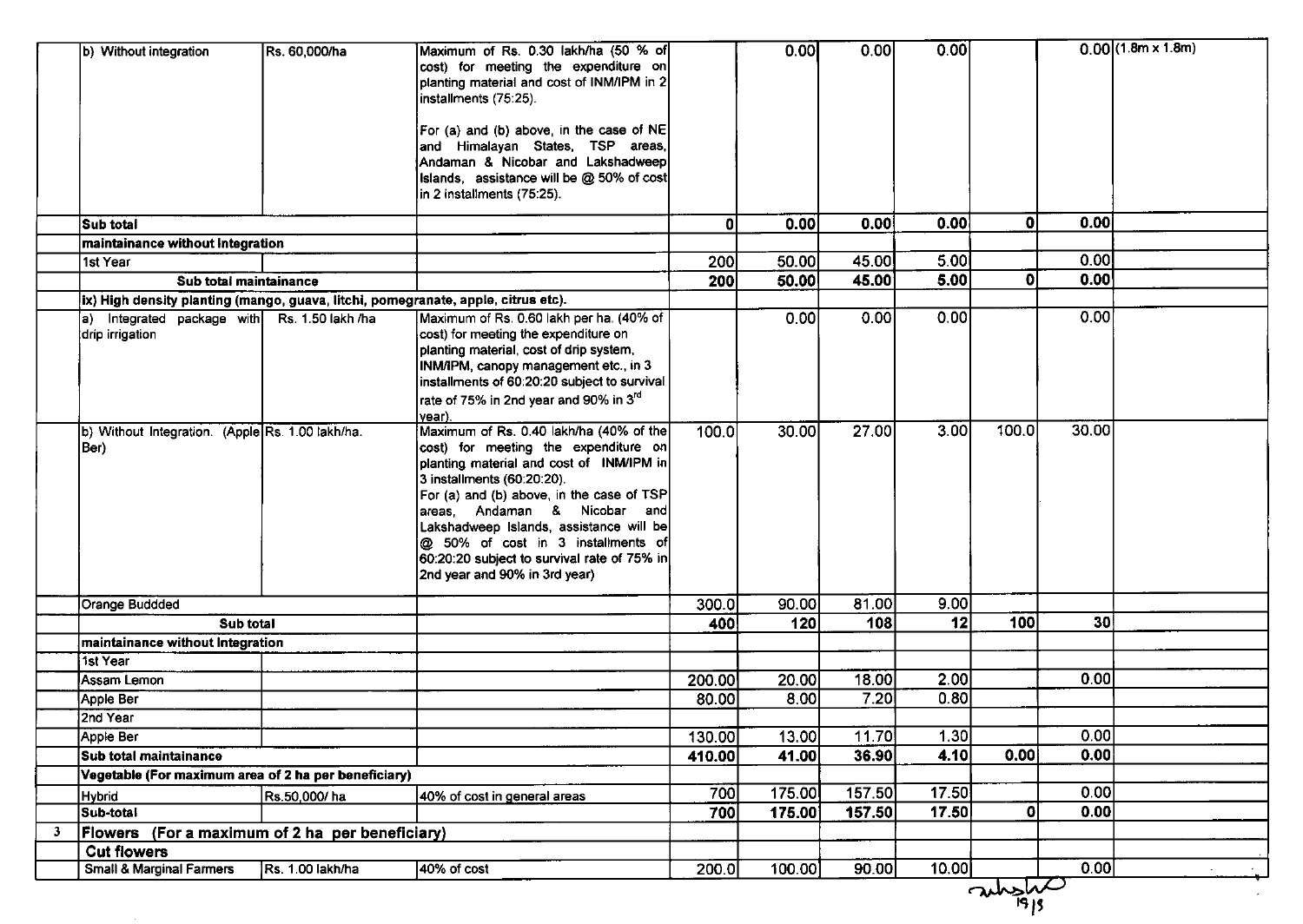| Other farmers                                                | do                           | 25% of the cost                                                                                                                                                                                                                                                                                    |         | 0.00    | 0.00    | 0.00   |        | 0.00   |                                                      |
|--------------------------------------------------------------|------------------------------|----------------------------------------------------------------------------------------------------------------------------------------------------------------------------------------------------------------------------------------------------------------------------------------------------|---------|---------|---------|--------|--------|--------|------------------------------------------------------|
| <b>Sub-total flowers</b>                                     |                              |                                                                                                                                                                                                                                                                                                    | 200.0   | 100.00  | 90.00   | 10.00  | 0.0    | 0.00   |                                                      |
| Spices (For a maximum area of 4 ha per beneficiary)          |                              |                                                                                                                                                                                                                                                                                                    |         |         |         |        |        |        |                                                      |
|                                                              |                              |                                                                                                                                                                                                                                                                                                    |         |         |         |        |        |        |                                                      |
| Rhizomatic<br>Seed spice and<br>spices                       | Rs.30,000/ha                 | Maximum of Rs. 12,000/- per ha. (40% of<br>cost) for meeting the expenditure on<br>planting material and cost of material for<br>INM/IPM etc).                                                                                                                                                     | 1200    | 180.00  | 162.00  | 18.00  |        | 0.00   |                                                      |
| <b>Perennial spices</b><br>(black pepper)                    | Rs. 50,000/ha                | Maximum of Rs. 20,000/- per ha (@40%<br>of cost) for meeting the expenditure on<br>planting material and cost of material for<br>INM/IPM etc.<br>For (i) and (ii) above, in the case of TSP<br>areas, Andaman and Lakshadweep<br>Islands, assistance will be @ 50% of cost.                        | 800     | 200.00  | 180.00  | 20.00  | 150    | 37.50  |                                                      |
| <b>Sub-total spices</b>                                      |                              |                                                                                                                                                                                                                                                                                                    | 2000    | 380.00  | 342.00  | 38.00  | 150    | 37.50  |                                                      |
| Aromatic Plants (For a maximum area of 4 ha per beneficiary) |                              |                                                                                                                                                                                                                                                                                                    |         |         |         |        |        |        |                                                      |
| (a) Cost intensive aromatic plan Rs. 1,00,000/ha             |                              | 40% of cost, subject to a maximum of<br>Rs.40,000/- per ha, for meeting the<br>expenditure on planting material and cost<br>of material for INM/IPM etc.                                                                                                                                           |         | 0.00    | 0.00    | 0.00   |        | 0.00   |                                                      |
| (b) Other aromatic plants                                    | Rs 40,000/ha                 | 40% of cost, subject to a maximum of<br>Rs.16,000/- per ha, for meeting the<br>expenditure on planting material and cost<br>of material for INM/IPM etc.<br>For (i) and (ii) above, in the case of TSP<br>areas, Andaman & Nicobar and<br>Lakshadweep Islands, assistance will be<br>@ 50% of cost |         | 0.00    | 0.00    | 0.00   |        | 0.00   |                                                      |
| <b>Sub-total aromatics</b>                                   |                              |                                                                                                                                                                                                                                                                                                    | 0.01    | 0.00    | 0.00    | 0.00   | 0.0    | 0.00   |                                                      |
| <b>Grand Total Area Expansion</b>                            |                              |                                                                                                                                                                                                                                                                                                    | 4100.00 | 1745.00 | 1570.50 | 174.50 | 430.00 | 270.00 |                                                      |
| <b>Grand Total Area Expansion maintainance</b>               |                              |                                                                                                                                                                                                                                                                                                    | 990.00  | 208.50  | 187.65  | 20.85  | 0.00   | 0.00   |                                                      |
| <b>Mushrooms</b>                                             |                              |                                                                                                                                                                                                                                                                                                    |         |         |         |        |        |        |                                                      |
| <b>Production unit</b>                                       |                              |                                                                                                                                                                                                                                                                                                    |         |         |         |        |        |        |                                                      |
| <b>Public Sector</b>                                         | <b>IRs. 20.00 lakh/ unit</b> | 100% of the cost.                                                                                                                                                                                                                                                                                  |         | 0.00    | 0.00    | 0.00   |        | 0.00   |                                                      |
| <b>Private Sector</b>                                        | Rs. 20.00 lakh/ unit         | 40% of cost for private sector, for meeting<br>the expenditure on infrastructure, as credit<br>linked back ended subsidy.                                                                                                                                                                          | 80.0    | 240.00  | 216.00  | 24.00  |        | 0.00   |                                                      |
| Spawn making unit                                            |                              |                                                                                                                                                                                                                                                                                                    |         |         |         |        |        |        |                                                      |
| Public Sector                                                | Rs. 15 lakh/ unit            | 100% of the cost.                                                                                                                                                                                                                                                                                  |         | 0.00    | 0.00    | 0.00   | 1.0    |        | 15.00 Spill over activity of<br>approved AAP 2018-19 |
| Private Sector                                               | Rs. 15 lakh/ unit            | 40% of cost for private sector, for meeting<br>the expenditure on infrastructure, as credit<br>linked back ended subsidy.                                                                                                                                                                          | 2.0     | 12.00   | 10.80   | 1.20   |        | 0.00   |                                                      |

antonio

. . . . .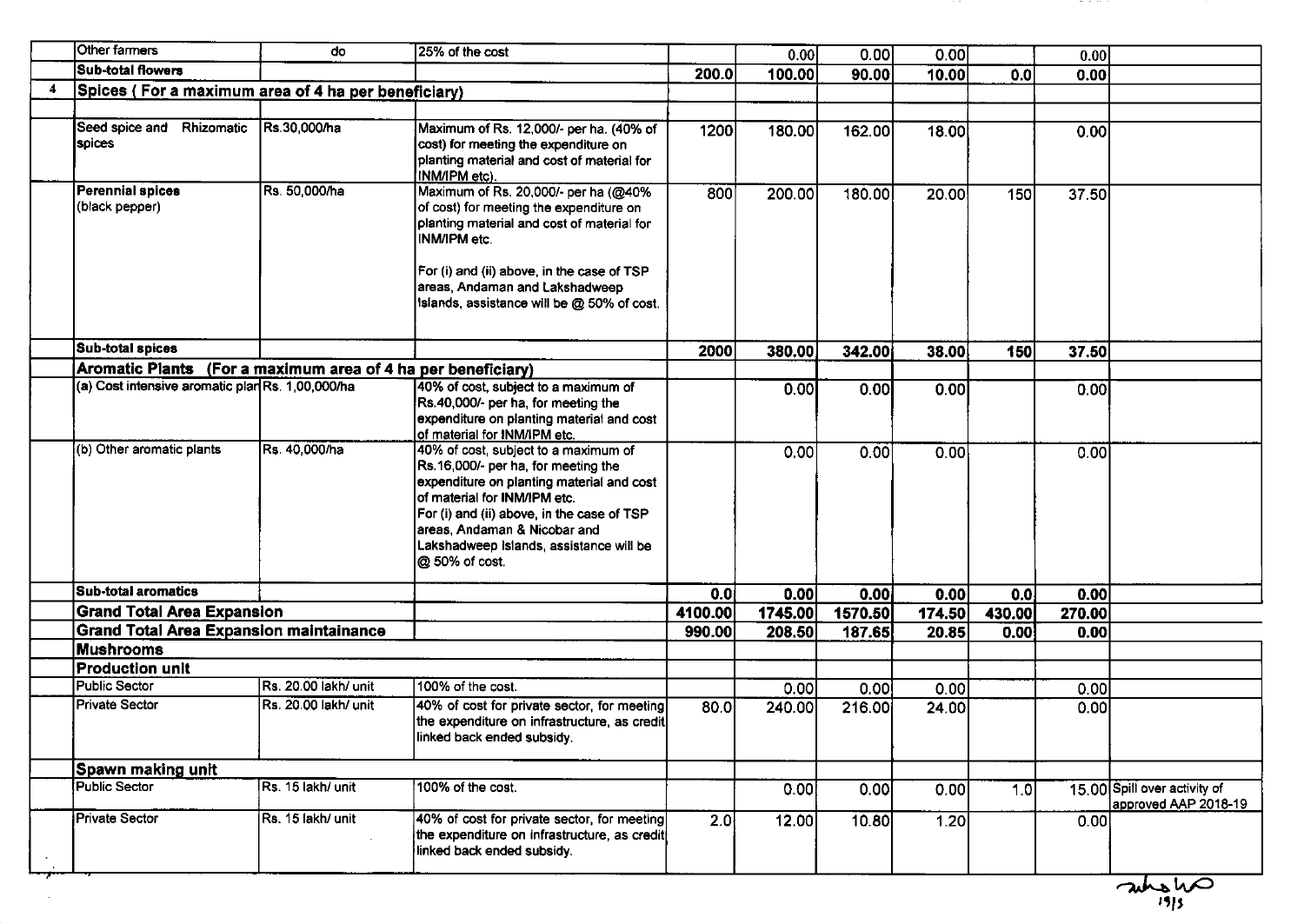|                         | <b>Compost making unit</b>                                                              |                                                   |                                                                                                                           |       |                     |        |        |        |        |                                                                         |
|-------------------------|-----------------------------------------------------------------------------------------|---------------------------------------------------|---------------------------------------------------------------------------------------------------------------------------|-------|---------------------|--------|--------|--------|--------|-------------------------------------------------------------------------|
|                         | <b>Public Sector</b>                                                                    | Rs. 20.00 lakh/ unit                              | 100% of the cost.                                                                                                         |       | 0.00                | 0.00   | 0.00   |        | 0.00   |                                                                         |
|                         | <b>Private Sector</b>                                                                   | Rs. 20.00 lakh/ unit                              | 40% of cost for private sector, for meeting<br>the expenditure on infrastructure, as credit<br>linked back ended subsidy. |       | 0.00                | 0.00   | 0.00   |        | 0.00   |                                                                         |
|                         | Sub-total mushrooms                                                                     |                                                   |                                                                                                                           | 82.00 | 252.00              | 226.80 | 25.20  | 1.00   | 15.00  |                                                                         |
| $\overline{\mathbf{5}}$ | Rejuvenation/ replacement of<br>senile plantation including<br>Canopy management. Mango | Rs. 40,000/ha                                     | 50% of the total cost subject to a<br>maximum of Rs. 20,000/ha limited to two<br>ha per beneficiary.                      |       | 0.00                | 0.00   | 0.00   | 50.00  |        | 10.00 To be implemented as per<br>quidelines circulated                 |
|                         | Sub-total                                                                               |                                                   |                                                                                                                           | ۵l    | 0.00                | 0.00   | 0.00   | 50     | 10.00  |                                                                         |
|                         | <b>Creation of Water resources</b>                                                      |                                                   |                                                                                                                           |       |                     |        |        |        |        |                                                                         |
|                         | <b>Community tanks</b>                                                                  |                                                   |                                                                                                                           |       |                     |        |        |        |        |                                                                         |
|                         |                                                                                         |                                                   | i) Community tanks/on farm ponds/on farm water reservoirs with use of                                                     |       |                     |        |        |        |        |                                                                         |
|                         | Community tanks/on farm ponds/on farm water reservoirs with use of                      |                                                   |                                                                                                                           |       |                     |        |        |        |        |                                                                         |
|                         | Plain areas                                                                             | Rs. 20.00 lakh in plain<br>areas                  | 100% of cost for 10 ha command                                                                                            |       | 0.0                 | 0.00   | 0.00   |        | 0.0    |                                                                         |
|                         | Hilly areas.                                                                            | areas.                                            | Rs. 25 lakh/ unit for Hilly 100% of cost for 10 ha command                                                                |       | 0.00                | 0.00   | 0.00   |        | 0.00   |                                                                         |
|                         | ii) Water harvesting system for individuals- for storage of water in                    |                                                   |                                                                                                                           |       |                     |        |        |        |        |                                                                         |
|                         | Plain areas                                                                             | areas and                                         | Rs. 1.50 lakh/unit in plain 50% of cost maintainance to be ensured<br>by the beneficiary.                                 |       | 0.00                | 0.00   | 0.00   | 280    |        | 210.0 Inicudes 30 units of Spill over<br>activity of approved AAP 18-19 |
|                         | Hilly areas.                                                                            | areas                                             | Rs. 1.80 lakh/unit in hilly 50% of cost. maintainance to be ensured<br>by the beneficiary.                                |       | 0.00                | 0.00   | 0.00   |        | 0.00   |                                                                         |
|                         | Sub-total                                                                               |                                                   |                                                                                                                           | ٥l    | 0.00                | 0.00   | 0.00   | 280    | 210.00 |                                                                         |
| 5                       | <b>Protected cultivation</b>                                                            |                                                   |                                                                                                                           |       |                     |        |        |        |        |                                                                         |
|                         | (b) Naturally ventilated system                                                         |                                                   |                                                                                                                           |       |                     |        |        |        |        |                                                                         |
|                         | (i) Tubular structur                                                                    | Rs.1060/Sq.m                                      | 50% of the cost limited to 4000 Sq.m per<br>beneficiary.                                                                  |       | 0.00                | 0.00   | 0.00   |        | 0.00   |                                                                         |
|                         | Hilly areas.                                                                            | Rs.1219/Sq.m                                      | do                                                                                                                        |       | 0.00                | 0.00   | [0.00] |        | 0.00   |                                                                         |
|                         | (i) Tubular structure                                                                   | Rs. 935/Sq.m (>500 Sq.<br>m up to 1008 Sq. m)     | 50% of the cost limited to 4000 Sq.m per<br>beneficiary.                                                                  |       | 0.00                | 0.00   | 0.00   |        | 0.00   |                                                                         |
|                         | Hilly areas.                                                                            | Rs. 1075.25/Sq.m (>500<br>Sq. m up to 1008 Sq. m) | do                                                                                                                        | 2.00  | $\overline{107.53}$ | 96.77  | 10.75  | 8.23   | 442.31 |                                                                         |
|                         | iii) Bamboo structure                                                                   | Rs. 518/Sq. m for hilly<br>areas                  | 50% of the cost limited to 20 units (each<br>unit should not exceed 200 Sqm per<br>Ibeneficiary.                          | 10.00 | 259.00              | 233.10 | 25.90  |        | 0.00   |                                                                         |
|                         | c) Plastic Mulching                                                                     |                                                   |                                                                                                                           |       |                     | 0.00   | 0.00   |        |        |                                                                         |
|                         | <b>Plastic Mulching</b>                                                                 | Rs. 32,000/ha                                     | 50% of the total cost limited to 2 ha per<br>beneficiary.                                                                 |       | 0.00                | 0.00   | 0.00   |        | 0.00   |                                                                         |
|                         | <b>Plastic Mulching</b>                                                                 | Rs. 36,800/ha for hilly<br>areas                  | 50% of the total cost limited to 2 ha per<br>beneficiary.                                                                 | 1700  | 312.80              | 281.52 | 31.28  |        | 0.00   |                                                                         |
|                         | d) Shade Net House                                                                      |                                                   |                                                                                                                           |       |                     | 0.00   | 0.00   |        |        |                                                                         |
|                         | iii) Bamboo structure                                                                   | Rs. 414/Sq. m for hilly<br>areas                  | 50% of cost limited to 20 units (each unit<br>Inot to exceed<br>200 sq. m) per<br>beneficiary.                            | 12.00 | 248.40              | 223.56 | 24.84  | 10.00  | 207.00 |                                                                         |
|                         |                                                                                         |                                                   |                                                                                                                           |       |                     |        |        | $\sim$ |        |                                                                         |

 $\frac{2\lambda\lambda_{\rm B}}{2|B|}$ 

 $\mathcal{N}_{\mathbf{q}}$  .

 $\mathbf{r}_{\mathrm{a}}$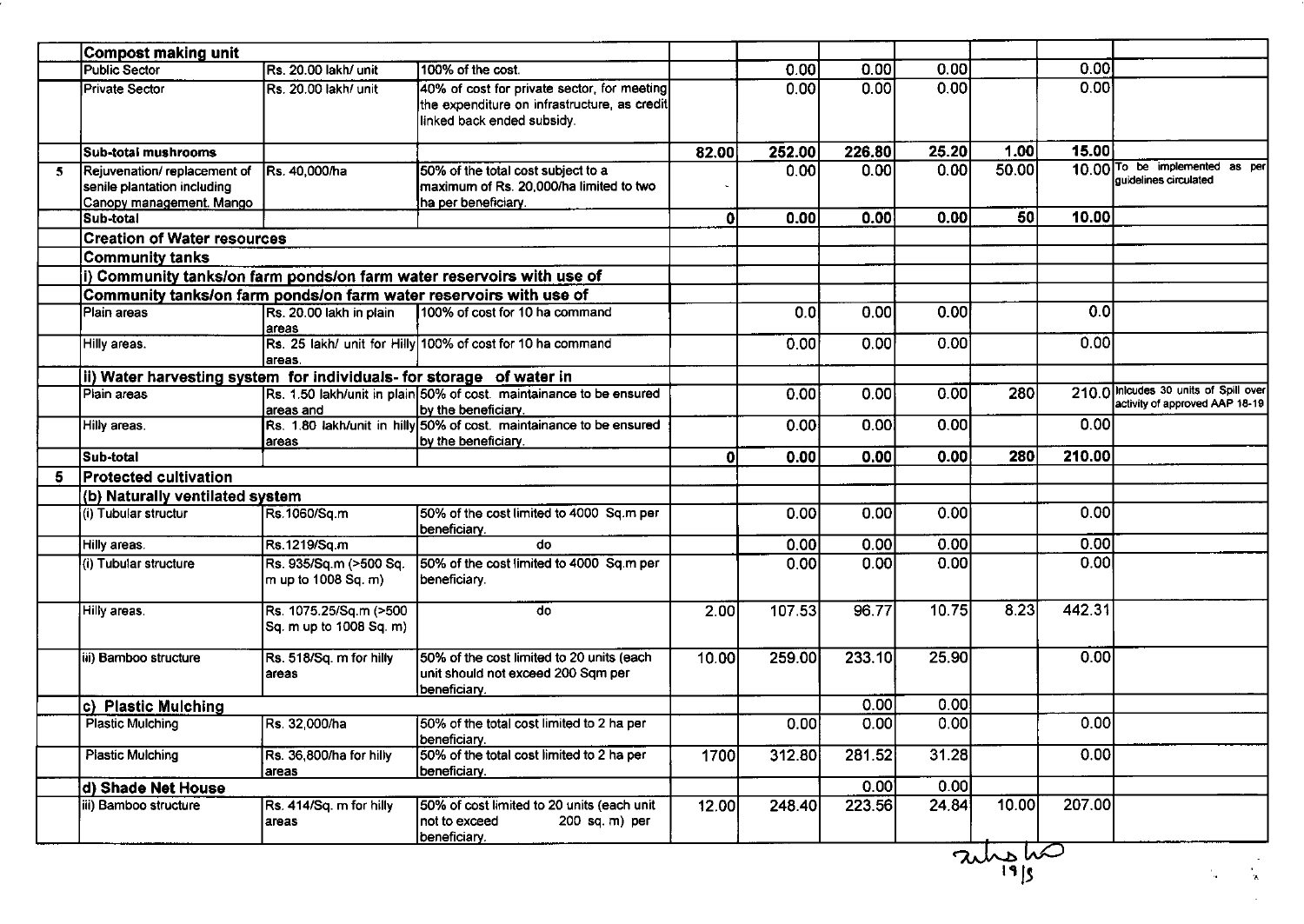|    | f) Cost of planting material &<br>cultivation of high value<br>vegetables grown in poly<br>house                            | Rs.140/Sq. m                                                  | 50% of cost limited to 4000 Sq.m per<br>beneficiary.                                                                                                                                                                                                                                          | 10.00        | 70.00   | 63.00   | 7.00   |              | 0.00   |                                                                                            |
|----|-----------------------------------------------------------------------------------------------------------------------------|---------------------------------------------------------------|-----------------------------------------------------------------------------------------------------------------------------------------------------------------------------------------------------------------------------------------------------------------------------------------------|--------------|---------|---------|--------|--------------|--------|--------------------------------------------------------------------------------------------|
|    | g) Cost of planting material &<br>cultivation of Orchid &<br>Anthurium under poly<br>house/shade net house.                 | Rs. 700/Sq.m                                                  | 50% of cost limited to 4000 Sq. m per<br>beneficiary.                                                                                                                                                                                                                                         | 10.00        | 350.00  | 315.00  | 35.00  |              | 0.00   |                                                                                            |
|    | Sub-total protected cultivation                                                                                             |                                                               |                                                                                                                                                                                                                                                                                               | 1744.00      | 1347.73 | 1212.95 | 134.77 | 18.23        | 649.31 |                                                                                            |
|    | <b>Precision Farming</b><br>development and extension<br>through Precision Farming<br><b>Development Centres</b><br>(PFDCs) | <b>Project Based</b>                                          | 100% of cost to PFDCs                                                                                                                                                                                                                                                                         | 1.00         | 56.46   | 50.81   | 5.65   |              |        |                                                                                            |
| -7 | Promotion of Integrated Nutrient Management(INM)/ Integrated Pest                                                           |                                                               |                                                                                                                                                                                                                                                                                               |              |         |         |        |              |        |                                                                                            |
|    | Sub-total INM / IPM                                                                                                         |                                                               |                                                                                                                                                                                                                                                                                               | $\mathbf{0}$ | 0.00    | 0.00    | 0.00   | $\mathbf{0}$ | 0.00   |                                                                                            |
|    | <b>Adoption Organic Farming</b>                                                                                             |                                                               |                                                                                                                                                                                                                                                                                               |              |         |         |        |              |        |                                                                                            |
|    | iii) Vermi compost Units /organic input production unit                                                                     |                                                               |                                                                                                                                                                                                                                                                                               |              |         |         |        |              |        |                                                                                            |
|    | i) Vermi compost Units                                                                                                      | Rs 1,00,000/ unit for<br>permanent structure and<br>Vermibed. | 50% of cost conforming to the size of the<br>unit of 30'x8'x2.5' dimension of permanent<br>Rs. 16,000/unit for HDPE structure to be administered on pro-rata<br>basis. 50% of cost conforming to the size<br>of 96 cft (12'x4'x2') and IS 15907:2010 to<br>be administered on pro-rata basis. |              | 0.00    | 0.00    | 0.00   |              |        | 0.00 Designs para meter of HDPE<br>beds will conformer to BIS<br>standards (IS 15907:2010) |
|    | ii) Vermibeds                                                                                                               | do                                                            | do                                                                                                                                                                                                                                                                                            | 375          | 30.00   | 27.00   | 3.00   |              | 0.00   |                                                                                            |
|    | Sub-total                                                                                                                   |                                                               |                                                                                                                                                                                                                                                                                               | 375.00       | 30.00   | 27.00   | 3.00   | 0.00         | 0.00   |                                                                                            |
|    | Certification for Good<br>Agricultural Practices (GAP),<br>Including infrastructure                                         | Rs. 10,000/ha                                                 | 50% of the cost for maximum of<br>4ha/beneficiary.                                                                                                                                                                                                                                            |              | 0.00    | 0.00    | 0.00   |              | 0.00   |                                                                                            |
|    | lCoE                                                                                                                        |                                                               |                                                                                                                                                                                                                                                                                               |              |         |         |        |              |        |                                                                                            |
|    | Centre of Excellence for<br>Horticulture                                                                                    | Rs 1000.00 lakh/ centre                                       | 100% of cost to public sector. This can be<br>established through bi-lateral co-operation<br>lalso.                                                                                                                                                                                           |              |         | 0.00    | 0.00   |              |        | Project to be submitted                                                                    |
|    | Centre of Excellence for<br><b>Fruit (New project)</b>                                                                      | Rs.1000.00 lakh/ centre                                       | 100% of cost to public sector. This can be<br>established through bi-lateral co-operation<br>laiso.                                                                                                                                                                                           |              |         | 0.00    | 0.00   |              |        |                                                                                            |
|    | <b>Total CoE</b>                                                                                                            |                                                               |                                                                                                                                                                                                                                                                                               | $\mathbf{0}$ | 0.00    | 0.00    | 0.00   | $\mathbf{0}$ | 0.00   |                                                                                            |
| 8  | Pollination support through beekeeping                                                                                      |                                                               |                                                                                                                                                                                                                                                                                               |              |         |         |        |              |        |                                                                                            |
|    | Production of nucleus stock<br>(Public sector)                                                                              | Rs. 20.00 lakh                                                | 100% of the cost.                                                                                                                                                                                                                                                                             |              | 0.00    | 0.00    | 0.00   |              | 0.00   |                                                                                            |
|    | Production of bee colonies<br>lby bee breeder                                                                               | Rs. 10.00 lakh                                                | 40% of cost for producing min. of 2000<br>colonies / year                                                                                                                                                                                                                                     |              | 0.00    | 0.00    | 0.00   |              | 0.00   |                                                                                            |
|    | Honey bee colony                                                                                                            | Rs.2000/colony of 8<br> frames                                | 40% of cost limited to 50 colonies /<br>beneficiary.                                                                                                                                                                                                                                          | 15000        | 120.00  | 108.00  | 12.00  |              | 0.00   |                                                                                            |
|    | Hives                                                                                                                       | Rs 2000/ per hive.                                            | 40% of cost limited to 50 colonies /<br>beneficiary.                                                                                                                                                                                                                                          | 15000        | 120.00  | 108.00  | 12.00  |              | 0.00   |                                                                                            |

 $\frac{1}{\sqrt{2}}$ 

a construction of the construction

 $\mathcal{L} \in \mathbb{R}^{n}$ 

 $\mathcal{L}^{\text{max}}_{\text{max}}$ 

۳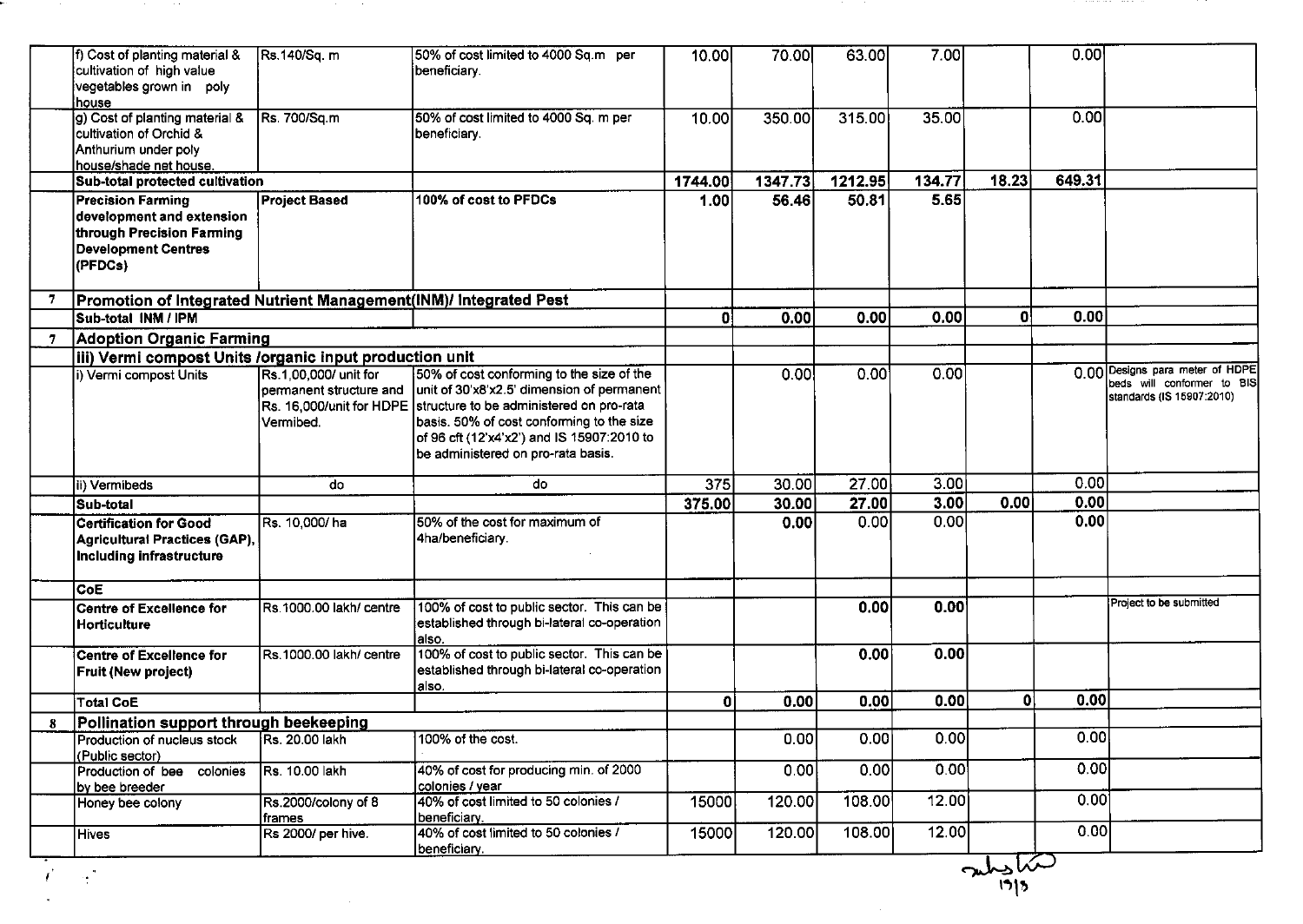|    | Equipment including honey<br>extractor (4 frame), food grade<br>container (30 kg), net, etc.          | Rs. 20,000/set      | 40% of the cost limited to one set per<br>beneficiary.                                                                                                                                                                                  | 300   | 24.00   | 21.60   | 2.40   |      | 0.00   |                              |
|----|-------------------------------------------------------------------------------------------------------|---------------------|-----------------------------------------------------------------------------------------------------------------------------------------------------------------------------------------------------------------------------------------|-------|---------|---------|--------|------|--------|------------------------------|
|    | Sub-total                                                                                             |                     |                                                                                                                                                                                                                                         | 15000 | 264.00  | 237.60  | 26.40  | 0    | 0.00   |                              |
| -9 | Horticulture Mechanization                                                                            |                     |                                                                                                                                                                                                                                         |       |         |         |        |      |        |                              |
|    | b) Power tiller (8 BHP &<br>above) (SC, ST, Small &<br>Marginal famers)                               | 1.50 lakh per unit  | Subject to a maximum of Rs.0.60 lakh/unit<br>for general category farmers, and in the<br>case if SC, ST, Small & Marginal farmers,<br>women farmers and beneficiaries in NE<br>states, subject of a maximum of Rs. 0.75<br>lakh/unit.   | 1410  | 1057.50 | 951.75  | 105.75 | 225  | 168.75 |                              |
|    | (v) PP Equipment                                                                                      |                     |                                                                                                                                                                                                                                         |       |         |         |        |      |        |                              |
|    | Manual<br>Sprayer<br>(Knapsack/foot<br>operated<br>sprayer)                                           |                     |                                                                                                                                                                                                                                         |       |         |         |        |      |        |                              |
|    | a) General                                                                                            | 0.012 lakh per unit | Subject to a maximum of Rs.0.005<br>lakh/unit for general category farmers, and<br>in the case if SC, ST, Small & Marginal<br>farmers, women farmers and beneficiaries<br>in NE states, subject of a maximum of Rs.<br>0.006 lakh/unit. |       | 0.00    | 0.00    | 0.00   |      | 0.00   |                              |
|    | b) SC/ ST etc                                                                                         | 0.012 lakh per unit | Subject to a maximum of Rs.0.005<br>lakh/unit for general category farmers, and<br>in the case if SC, ST, Small & Marginal<br>farmers, women farmers and beneficiaries<br>in NE states, subject of a maximum of Rs.<br>0.006 lakh/unit. | 15000 | 90.00   | 81.00   | 9.00   |      | 0.00   |                              |
|    | Power Knapsack sprayer/power operated Taiwan sprayer (12-16 Its Capcity)                              |                     |                                                                                                                                                                                                                                         |       |         |         |        |      |        |                              |
|    | a) General                                                                                            | 0.062 lakh per unit | Subject to a maximum of Rs.0.03 lakh/unit<br>for general category farmers, and in the<br>case if SC, ST, Small & Marginal farmers,<br>women farmers and beneficiaries in NE<br>states, subject of a maximum of Rs. 0.038<br>lakh/unit   |       | 0.00    | 0.00    | 0.00   |      | 0.00   |                              |
|    | b) SC/ ST etc                                                                                         | 0.062 lakh per unit | Subject to a maximum of Rs.0.03 lakh/unit<br>for general category farmers, and in the<br>case if SC, ST, Small & Marginal farmers,<br>women farmers and beneficiaries in NE<br>states, subject of a maximum of Rs. 0.038<br>llakh/unit  | 5000  | 190.00  | 171.00  | 19.00  |      | 0.00   |                              |
|    | Eco Friendly Light Trap                                                                               | Rs. 0.028 lakh/unit | Subject to a maximum of Rs.0.012<br>lakh/unit for general category farmers, and<br>in the case if SC, ST, Small & Marginal<br>farmers, women farmers and beneficiaries<br>in NE states, subject of a maximum of Rs.<br>0.014 lakh/unit  | 1000  | 14.00   | 12.60   | 1.40   |      |        |                              |
|    | Sub-total                                                                                             |                     |                                                                                                                                                                                                                                         | 22410 | 1351.50 | 1216.35 | 135.15 | 225  | 168.75 |                              |
|    | <b>Technology Dissemination</b><br>through demonstration/<br><b>Front Line Demonstration</b><br>(FLD) | Rs. 25.00 lakh      | 75 % of cost in farmers' field and 100% of<br>cost in farms belonging to Public Sector,<br>SAUs etc. No change                                                                                                                          |       |         | 0.00    | 0.00   |      |        | 0.00 Project to be submitted |
|    |                                                                                                       |                     |                                                                                                                                                                                                                                         |       |         |         |        | ways |        |                              |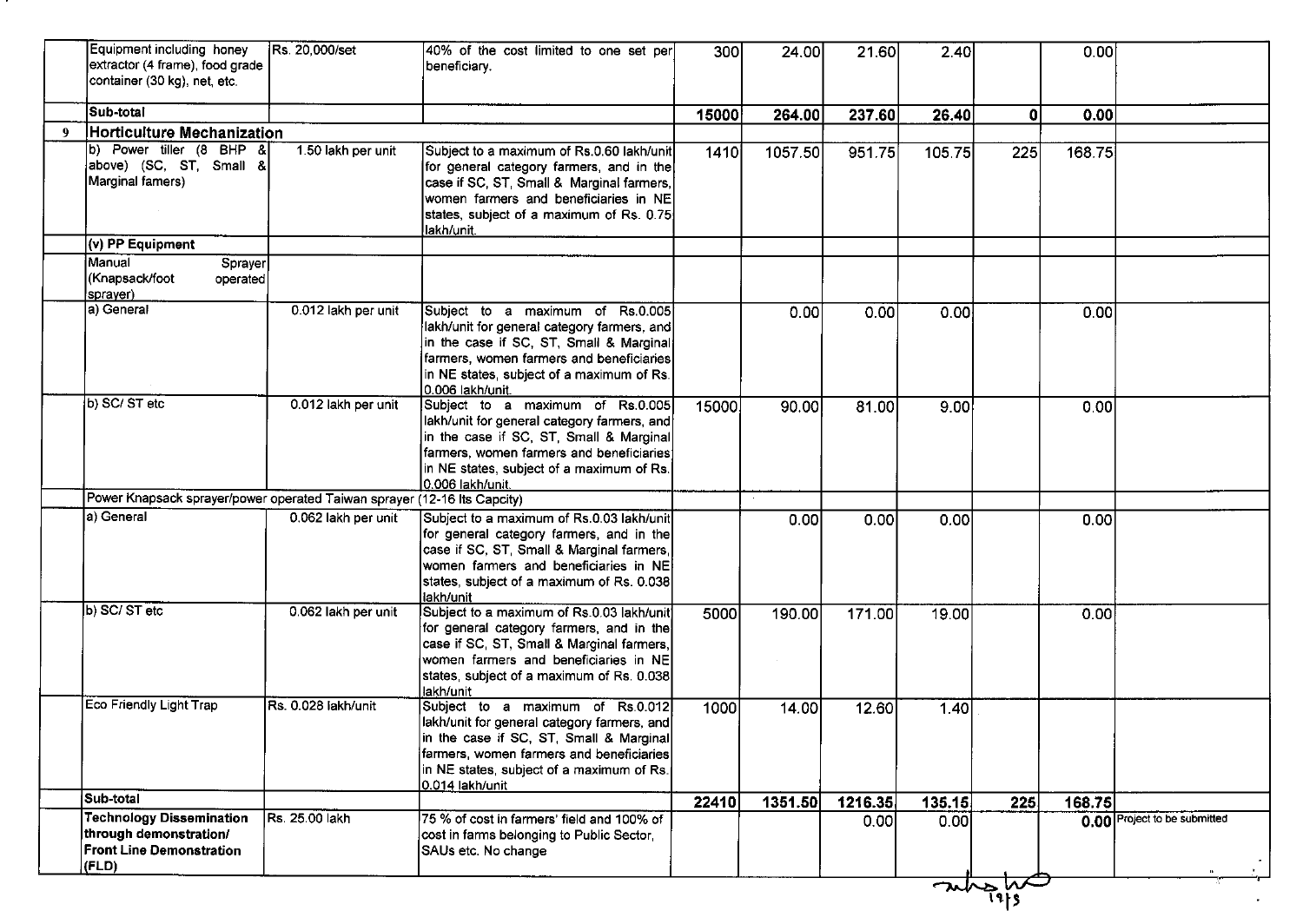| 10  | Human Resource Development (HRD)                                                                                        |                                                            |                                                                                                                                                                |                |        |        |       |      |        |                                                                                                                      |
|-----|-------------------------------------------------------------------------------------------------------------------------|------------------------------------------------------------|----------------------------------------------------------------------------------------------------------------------------------------------------------------|----------------|--------|--------|-------|------|--------|----------------------------------------------------------------------------------------------------------------------|
|     | <b>HRD</b> for Supervisors &<br><b>Entrepreneurs</b>                                                                    | Rs. 20.00 lakh / unit                                      | 100% of the cost in first year. In<br>subsequent years, cost of infrastructure<br>not to be claimed.                                                           |                | 0.00   | 0.00   | 0.00  |      | 0.00   |                                                                                                                      |
|     | Skill Development                                                                                                       |                                                            |                                                                                                                                                                | 500            | 80.00  | 72.00  | 8.00  |      |        | Rs 16420/ farmer for 200<br>hours training (100% of<br>the cost)                                                     |
|     | <b>HRD</b> for Gardeners                                                                                                | Rs. 15.00 lakh / unit                                      | 100% of the cost.                                                                                                                                              |                | 0.00   | 0.00   | 0.00  |      | 0.00   |                                                                                                                      |
|     |                                                                                                                         | <b>Training of farmers</b>                                 |                                                                                                                                                                |                |        | 0.00   | 0.00  |      |        |                                                                                                                      |
|     | <b>Within the State</b>                                                                                                 | Rs. 1000/day per farmer<br>including transport             | 100% of the cost.                                                                                                                                              | 2000           | 120.00 | 108.00 | 12.00 | 2900 | 174.00 |                                                                                                                      |
|     | Outside the state                                                                                                       | Project based as per<br>actual.                            | 100% of the cost.                                                                                                                                              |                |        | 0.00   | 0.001 |      | 0.00   |                                                                                                                      |
|     |                                                                                                                         | (e) Exposure visit of farmers                              |                                                                                                                                                                |                |        | 0.00   | 0.00  |      |        |                                                                                                                      |
|     | <b>Outside the State</b>                                                                                                | Project based as per<br>actual.                            | 100% of the cost.                                                                                                                                              |                |        | 0.00   | 0.00  |      | 0.00   |                                                                                                                      |
|     | <b>Outside India</b>                                                                                                    |                                                            | Rs. 4.00 lakh / participant Project Based. 100% of air/rail travel cost.                                                                                       | 10.00          | 40.00  | 36.00  | 4.00  | 6.00 |        | 24.00 Project to be submitted                                                                                        |
|     |                                                                                                                         |                                                            | Training / study tour of technical staff/ field functionaries                                                                                                  |                |        | 0.00   | 0.00  |      |        |                                                                                                                      |
|     | Within the State                                                                                                        | Rs.300/day per<br>participant plus TA/DA,<br>as admissible | 100% of the cost.                                                                                                                                              |                | 0.00   | 0.00   | 0.00  |      | 0.00   |                                                                                                                      |
|     | Study tour to progressive<br>States/ units (group of<br>minimum 5 participants)                                         | Rs.800/day per<br>participant plus TA/DA,<br>as admissible | 100% of the cost.                                                                                                                                              | 400            | 100.00 | 90.00  | 10.00 |      | 0.00   |                                                                                                                      |
|     | Outside India                                                                                                           |                                                            | Rs. 6.00 lakh / participant 100% of the cost on actual basis.                                                                                                  | $\overline{5}$ | 20.00  | 18.00  | 2.00  | 4    |        | 16.00 Project to be submitted                                                                                        |
|     | Sub-total                                                                                                               |                                                            |                                                                                                                                                                | 2915           | 360.00 | 324.00 | 36.00 | 2910 | 214.00 |                                                                                                                      |
| -11 | INTEGRATED POST HARVEST MANAGEMENT                                                                                      |                                                            |                                                                                                                                                                |                |        |        |       |      |        |                                                                                                                      |
|     | Pack house / On farm<br>collection & storage unit                                                                       | Rs. 4.00 lakh/unit with<br>size of 9Mx6M                   | 50% of the capital cost.                                                                                                                                       | 100            | 200.00 | 180.00 | 20.00 | 280  | 560.00 | Minutes of SLEC meeting to<br>be submitted along with<br>of beneficiarels.<br>details<br>locaiton. etc to facilitate |
|     | Integrated pack house with<br>facilities for conveyer belt,<br>sorting, grading units, washing,<br>drying and weighing. | Rs. 50.00 lakh per unit<br>with size of 9Mx18M             | Credit linked back-ended subsidy @ 35%<br>of the cost of project in general areas and<br>50% of cost in case Hilly & Scheduled<br>areas per beneficiary.       |                |        | 0.00   | 0.00  |      |        |                                                                                                                      |
|     | a) General Area                                                                                                         | Rs. 50.00 lakh per unit<br>with size of 9Mx18M             | Credit linked back-ended subsidy @ 35%<br>of the cost of project in general areas and<br>50% of cost in case Hilly & Scheduled<br>areas, per beneficiary.      |                | 0.00   | 0.00   | 0.00  |      | 0.00   |                                                                                                                      |
|     | b) Hilly Area                                                                                                           | Rs. 50.00 lakh per unit<br>with size of 9Mx18M             | Credit linked back-ended subsidy @ 35%<br>of the cost of project in general areas and<br>50% of cost in case Hilly & Scheduled<br>areas, per beneficiary.      |                | 0.00   | 0.00   | 0.00  | 4    | 100.00 |                                                                                                                      |
|     | Pre-cooling unit                                                                                                        | Rs. 25.00 lakh / unit with<br>capacity of                  | Credit linked back-ended subsidy @ 35%<br>6MT. of the cost of project in general areas and<br>50% of cost in case Hilly & Scheduled<br>areas, per beneficiary. |                | 0.00   | 0.00   | 0.00  |      | 0.00   |                                                                                                                      |

**Contract** 

and the state

 $\frac{1}{\sqrt{\frac{1}{19}}}$ 

I

 $\label{eq:R1} \mathcal{S} = \frac{1}{2} \sum_{i=1}^n \frac{1}{2} \sum_{j=1}^n \frac{1}{2} \sum_{j=1}^n \frac{1}{2} \sum_{j=1}^n \frac{1}{2} \sum_{j=1}^n \frac{1}{2} \sum_{j=1}^n \frac{1}{2} \sum_{j=1}^n \frac{1}{2} \sum_{j=1}^n \frac{1}{2} \sum_{j=1}^n \frac{1}{2} \sum_{j=1}^n \frac{1}{2} \sum_{j=1}^n \frac{1}{2} \sum_{j=1}^n \frac{1}{2} \sum_{j=1$ 

u,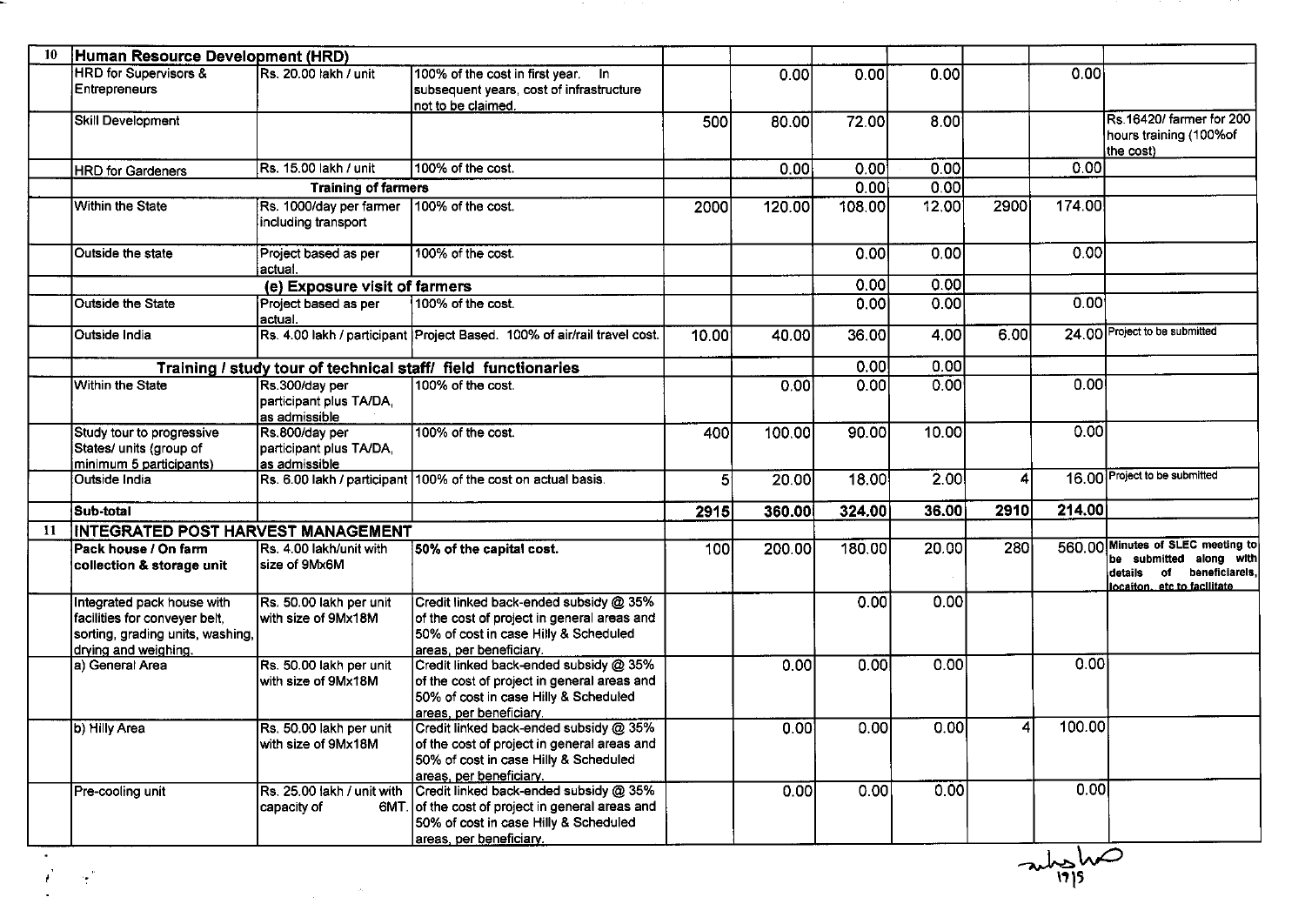| Pre-cooling unit (Hilly areas)                                                  | Rs. 25.00 lakh / unit with<br>capacity of<br>6MT.                                                             | Credit linked back-ended subsidy @ 35%<br>of the cost of project in general areas and<br>50% of cost in case Hilly & Scheduled<br>areas, per beneficiary.                                                   |                 | 0.00   | 0.00   | 0.00           | 0.00                  |                                                                                                                                          |
|---------------------------------------------------------------------------------|---------------------------------------------------------------------------------------------------------------|-------------------------------------------------------------------------------------------------------------------------------------------------------------------------------------------------------------|-----------------|--------|--------|----------------|-----------------------|------------------------------------------------------------------------------------------------------------------------------------------|
| Cold room (staging)                                                             | Rs. 15.00 lakh/ unit of 30<br>MT capacity                                                                     | Credit linked back-ended subsidy @ 35%<br>of the cost of project in general areas and<br>50% of cost in case Hilly & Scheduled<br>areas, per beneficiary.                                                   |                 | 0.00   | 0.00   | 0.00           | 0.00                  |                                                                                                                                          |
| Cold room (staging) (Hilly<br>areas)                                            | Rs. 15.00 lakh/ unit of 30<br>MT capacity                                                                     | Credit linked back-ended subsidy @ 35%<br>of the cost of project in general areas and<br>50% of cost in case Hilly & Scheduled<br>areas, per beneficiary.                                                   | 5 <sub>1</sub>  | 37.50  | 33.75  | 3.75           | 217.50 Includes<br>29 | Coldi<br>Integrated<br>with<br>addoni<br>room<br>components like Solar panel<br>etc.                                                     |
| Mobile pre-cooling unit                                                         | Rs. 25.00 lakh                                                                                                | Credit linked back-ended subsidy @ 35%<br>of the cost of project in general areas and<br>50% of cost in case Hilly & Scheduled<br>areas, per beneficiary.                                                   |                 | 0.00   | 0.00   | 0.00           | 0.00                  |                                                                                                                                          |
| Mobile pre- cooling unit (Hilly<br>areas)                                       | Rs. 25.00 lakh                                                                                                | Credit linked back-ended subsidy @ 35%<br>of the cost of project in general areas and<br>50% of cost in case Hilly & Scheduled<br>areas, per beneficiary.                                                   |                 | 0.00   | 0.00   | 0.00           | 0.00                  |                                                                                                                                          |
|                                                                                 | <b>Cold Storage (Construction, Expansion and Modernisation)</b>                                               |                                                                                                                                                                                                             |                 |        |        |                |                       |                                                                                                                                          |
| iii) Cold Storage Units Type 2 with add on technology for Controlled Atmosphere |                                                                                                               |                                                                                                                                                                                                             |                 |        |        |                |                       |                                                                                                                                          |
| a) General Area                                                                 | controlled atmosphere<br>technology. Details are<br>as per Appendix - II                                      | Additional Rs. 10,000/MT Credit linked back-ended subsidy @ 35%<br>for add on components of of the cost of project in general areas and<br>50% of cost in case Hilly & Scheduled<br>areas, per beneficiary. |                 | 0.00   | 0.00   | 0.00           |                       | 0.00 Project to be submitted                                                                                                             |
| b) Hilly Area                                                                   | controlled atmosphere<br>technology. Details are<br>as per Appendix - II                                      | Additional Rs. 10,000/MT Credit linked back-ended subsidy @ 35%<br>for add on components of of the cost of project in general areas and<br>50% of cost in case Hilly & Scheduled<br>areas, per beneficiary. | 2               | 500.00 | 450.00 | 50.00          |                       | 0.00 Project to be submitted                                                                                                             |
| Refer vans/ containers (general areas)                                          |                                                                                                               |                                                                                                                                                                                                             |                 |        |        |                |                       | Project to be submitted                                                                                                                  |
| a) General Area                                                                 | Rs. 26.00 lakh for 9 MT<br>(NHM & HMNEH), and<br>prorata basis for lesser<br>capacity, but not below 4<br>MT. | Credit linked back-ended subsidy @ 35%<br>of the cost of project in general areas and<br>50% of cost in case of Hilly & Scheduled<br>areas, per beneficiary.                                                |                 | 0.00   | 0.00   | 0.00           |                       | 0.00 Project to be submitted                                                                                                             |
| b) Hilly Area                                                                   | Rs. 26.00 lakh for 9 MT<br>(NHM & HMNEH), and<br>prorata basis for lesser<br>capacity, but not below 4<br>MT. | Credit linked back-ended subsidy @ 35%<br>of the cost of project in general areas and<br>50% of cost in case of Hilly & Scheduled<br>areas, per beneficiary.                                                | 10 <sup>1</sup> | 130.00 | 117.00 | 13.00          | 8                     | 104.00 Project to be submitted                                                                                                           |
| Ripening chamber<br>project in general areas                                    | Rs. 1.00 lakh/MT.                                                                                             | -do-                                                                                                                                                                                                        |                 | 0.00   | 0.00   | 0.00           |                       | 0.00 Project to be submitted.                                                                                                            |
| Ripening chamber<br>project in Hilly areas                                      | Rs. 1.00 lakh/MT.                                                                                             | -do-                                                                                                                                                                                                        | 5 <sub>l</sub>  | 25.00  | 22.50  | 2.50           | 8                     | 80.00 10 MT each                                                                                                                         |
| Evaporative / low energy<br>cool chamber (8 MT)                                 | Rs. 5.00 lakh/unit                                                                                            | 50% of the total cost.                                                                                                                                                                                      |                 | 0.00   | 0.00   | 0.00           |                       | 0.00 Minutes of SLEC meeting to be<br>submitted along with details of<br>beneficiareis, locaiton, etc to<br>facilitate release of funds. |
|                                                                                 |                                                                                                               |                                                                                                                                                                                                             |                 |        |        | $\sim$<br>1915 |                       |                                                                                                                                          |

.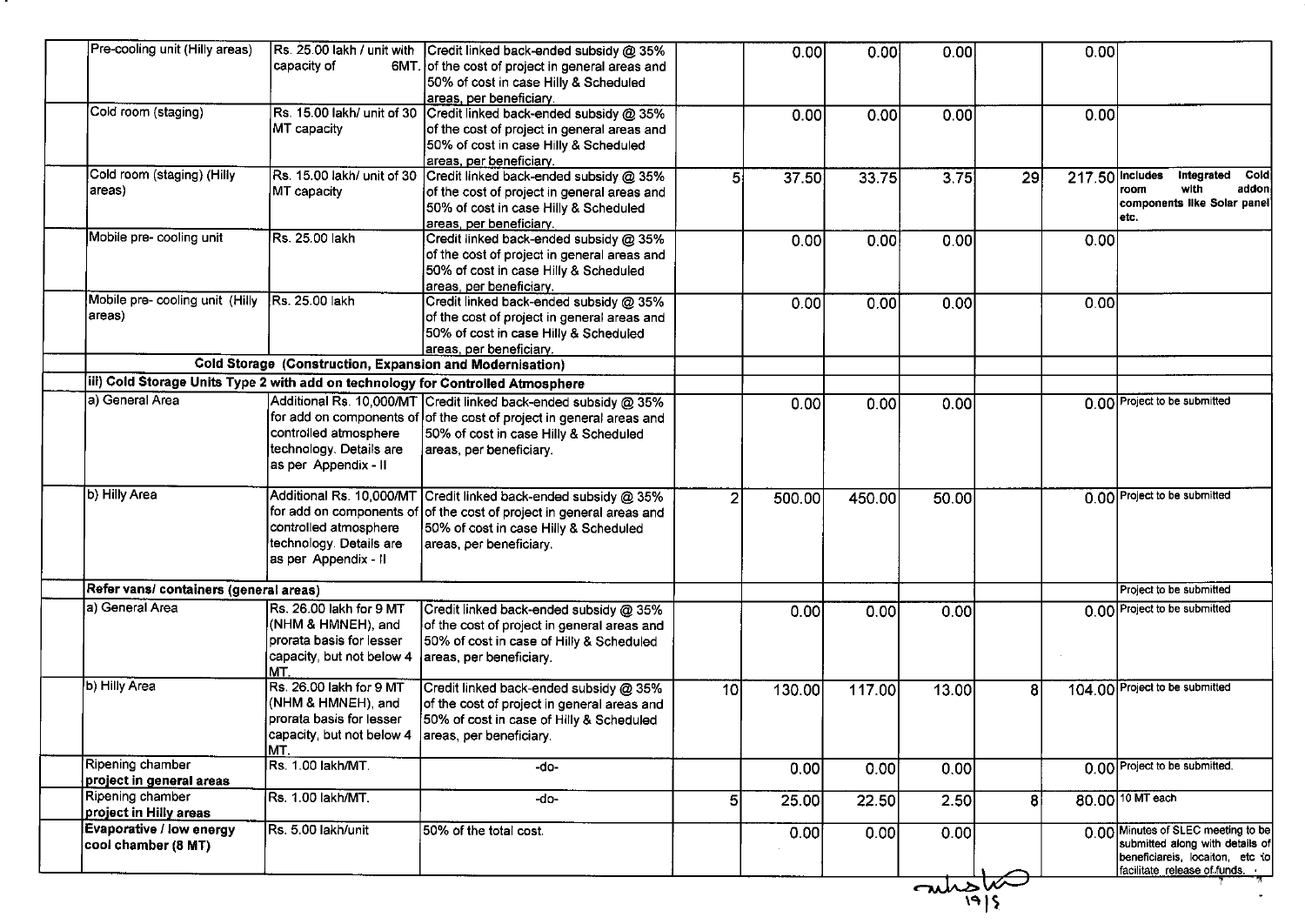|    | Primary/ Mobile / Minimal processing unit                                                                                                                        |                                                                                                                                            |                                                                                                                                                              |                |         |         |        |                 |         | Project to be submitted                                                                                                                    |
|----|------------------------------------------------------------------------------------------------------------------------------------------------------------------|--------------------------------------------------------------------------------------------------------------------------------------------|--------------------------------------------------------------------------------------------------------------------------------------------------------------|----------------|---------|---------|--------|-----------------|---------|--------------------------------------------------------------------------------------------------------------------------------------------|
|    | a) General Area                                                                                                                                                  | Rs. 25.00 lakh/unit.                                                                                                                       | Credit linked back-ended subsidy @ 40%<br>of the capital cost of project in general<br>areas and 55% in case of Hilly &<br>Scheduled areas, per beneficiary. | 30             | 250.00  | 225.00  | 25.00  | 51              |         | 50.00 Includes solar driers                                                                                                                |
|    | b) Hilly Area                                                                                                                                                    | Rs. 25.00 lakh/unit.                                                                                                                       | Credit linked back-ended subsidy @ 40%<br>of the capital cost of project in general<br>areas and 55% in case of Hilly &<br>Scheduled areas, per beneficiary. | $5^{\circ}$    | 68.75   | 61.88   | 6.88   | 5 <sup>1</sup>  |         | 68.75 Project to be submitted                                                                                                              |
|    | Preservation unit (low cost)                                                                                                                                     |                                                                                                                                            | 50% of the total cost.                                                                                                                                       |                |         |         |        |                 |         |                                                                                                                                            |
|    | New unit                                                                                                                                                         | Rs.2.00 lakh/unit for new 50% of the total cost.<br>luniti                                                                                 |                                                                                                                                                              | 200            | 200.00  | 180.00  | 20.00  |                 | 0.00    |                                                                                                                                            |
|    | Sub-total                                                                                                                                                        |                                                                                                                                            |                                                                                                                                                              | 357.00         | 1411.25 | 1270.13 | 141.13 | 339.00          | 1180.25 |                                                                                                                                            |
| 12 |                                                                                                                                                                  |                                                                                                                                            | <b>ESTABLISHMENT OF MARKETING INFRASTRUCTURE FOR HORTICULTURAL</b>                                                                                           |                |         |         |        |                 |         |                                                                                                                                            |
|    | Retail Markets/ outlets (environmentally controlled)                                                                                                             |                                                                                                                                            |                                                                                                                                                              |                |         |         |        |                 |         |                                                                                                                                            |
|    | a) General Area                                                                                                                                                  | Rs. 15.00 lakh /unit                                                                                                                       | Credit linked back-ended subsidy @ 35%<br>of the capital cost of project in general<br>areas and 50% in case of Hilly &<br>Scheduled areas, per beneficiary. |                | 0.00    | 0.00    | 0.00   |                 |         | 0.00 Minutes of SLEC meeting to be<br>submitted along with details of<br>Ibeneficiareis, locaiton, etc tol<br>facilitate release of funds. |
|    | b) Hilly Area                                                                                                                                                    | Rs. 15.00 lakh /unit                                                                                                                       | Credit linked back-ended subsidy @ 35%<br>of the capital cost of project in general<br>areas and 50% in case of Hilly &<br>Scheduled areas, per beneficiary. | 32             | 240.00  | 216.00  | 24.00  | 20 <sub>l</sub> |         | 150.00 Minutes of SLEC meeting to be<br>submitted along with details of<br>beneficiareis, locaiton, etc to<br>facilitate release of funds. |
|    | <b>Static/Mobile Vending Cart/</b><br>platform with cool chamber.                                                                                                | Rs. 30,000/ unit                                                                                                                           | 50% of total cost.                                                                                                                                           |                | 0.00    | 0.00    | 0.001  | 218             |         | 32.70 Minutes of SLEC meeting to be<br>submitted along with details of<br>beneficiareis, locaiton, etc to<br>facilitate release of funds.  |
|    | Sub-total                                                                                                                                                        |                                                                                                                                            |                                                                                                                                                              | 32.00          | 240.00  | 216.00  | 24.00  | 238.00          | 182.70  |                                                                                                                                            |
|    | <b>Total MKT</b>                                                                                                                                                 |                                                                                                                                            |                                                                                                                                                              | 32.00          | 240.00  | 216.00  | 24.00  | 238.00          | 182.70  |                                                                                                                                            |
|    | <b>FOOD PROCESSING</b>                                                                                                                                           |                                                                                                                                            |                                                                                                                                                              |                |         |         |        |                 |         |                                                                                                                                            |
|    | Food processing units                                                                                                                                            | Rs. 800 lakh/unit                                                                                                                          | Credit linked back ended capital<br>investment assistance of 50% of cost in<br>the States of J&K, Himachal and<br>Uttarakhand                                | 5.00           | 1000.00 | 900.00  | 100.00 | 1.00            | 200.00  |                                                                                                                                            |
|    | Sub-total                                                                                                                                                        |                                                                                                                                            |                                                                                                                                                              | 5.00           | 1000.00 | 900.00  | 100.00 | 1.00            | 200.00  |                                                                                                                                            |
| 13 |                                                                                                                                                                  | <b>Mission Management</b>                                                                                                                  |                                                                                                                                                              |                |         |         |        |                 |         |                                                                                                                                            |
|    | State & Districts Mission<br>Offices and implementing<br>agencies for administrative<br>expenses, project, preparation,<br>computerization, contingency<br>letc. | I5% of total annual<br>expenditure on the basis<br>of appraised needs to<br>State Horticulture Mission<br>(SHM) / implementing<br>Agencies | 100% assistance.                                                                                                                                             |                | 184.40  | 165.96  | 18.44  |                 | 87.98   |                                                                                                                                            |
|    | Institutional Strengthening,<br>hire/purchase of vehicles,<br>hardware/software                                                                                  | Project based                                                                                                                              | 100% assistance.                                                                                                                                             |                |         | 0.00    | 0.00   |                 |         |                                                                                                                                            |
|    |                                                                                                                                                                  |                                                                                                                                            | Seminars, conferences, workshops, exhibitions, Kisan Mela, horticulture shows, honey festivals etc.                                                          |                |         |         |        |                 |         |                                                                                                                                            |
|    | International level                                                                                                                                              | Rs. 7.50 lakh per event.                                                                                                                   | 100% of cost per event of 4 days, on pro<br>rata basis.                                                                                                      |                | 7.50    | 6.75    | 0.75   |                 | 0.00    |                                                                                                                                            |
|    | National level                                                                                                                                                   | Rs. 5.00 lakh per event.                                                                                                                   | 100% of cost per event of two days.                                                                                                                          | $\overline{2}$ | 10.00   | 9.00    | 1.00   |                 | 0.00    |                                                                                                                                            |

 $\frac{1}{\frac{1}{\frac{1}{4}}\frac{1}{\frac{1}{4}}\frac{1}{\frac{1}{4}}\frac{1}{\frac{1}{4}}\frac{1}{\frac{1}{4}}\frac{1}{\frac{1}{4}}\frac{1}{\frac{1}{4}}\frac{1}{\frac{1}{4}}\frac{1}{\frac{1}{4}}\frac{1}{\frac{1}{4}}\frac{1}{\frac{1}{4}}\frac{1}{\frac{1}{4}}\frac{1}{\frac{1}{4}}\frac{1}{\frac{1}{4}}\frac{1}{\frac{1}{4}}\frac{1}{\frac{1}{4}}\frac{1}{\frac{1}{4}}\frac{1}{\frac{1}{4$